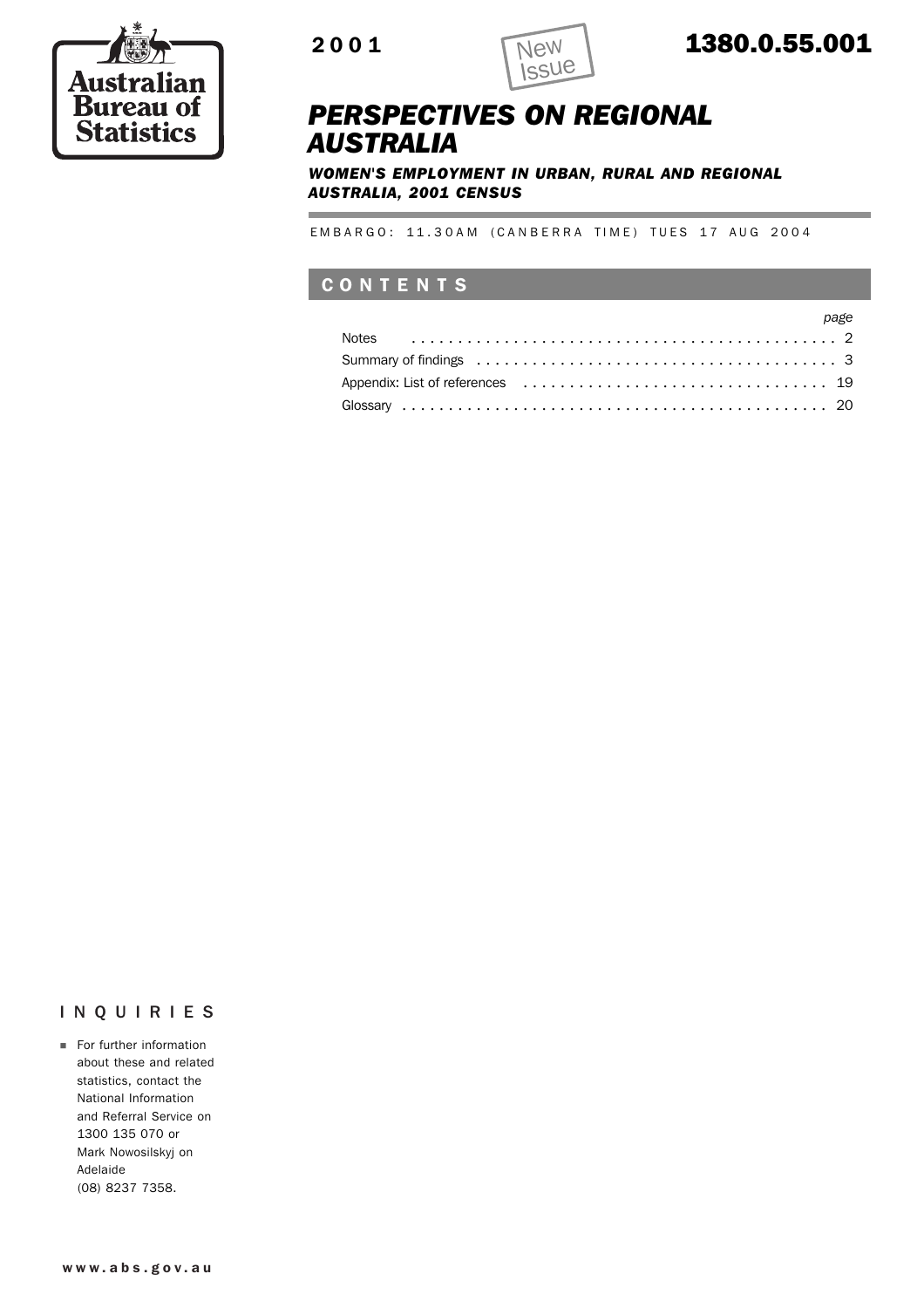### NOTES

#### ABOUT THIS PUBLICATION

This publication is the first of a series of reports analysing a range of topics with a particular focus on Regional Australia. In this issue data from the 2001 Census of Population and Housing has been used to present some perspectives on the characteristics of women in employment in urban, rural and regional Australia.

In recent years economic pressures from global, as well as local, influences have had a significant impact on the availability and nature of employment in many rural and regional areas. Women throughout regional Australia contribute substantially to their regional economies through their participation in the labour force, yet they face considerably different employment considerations and opportunities than do women in urban areas.

This paper provides an insight into the different employment conditions experienced by women in regional Australia by examining characteristics such as age, employment status, qualifications and industry of employment. The data is presented using the geographic classification "Section of State" which enables comparisons in employment patterns across major urban cities, medium townships, small townships and rural areas of Australia.

Dennis Trewin Australian Statistician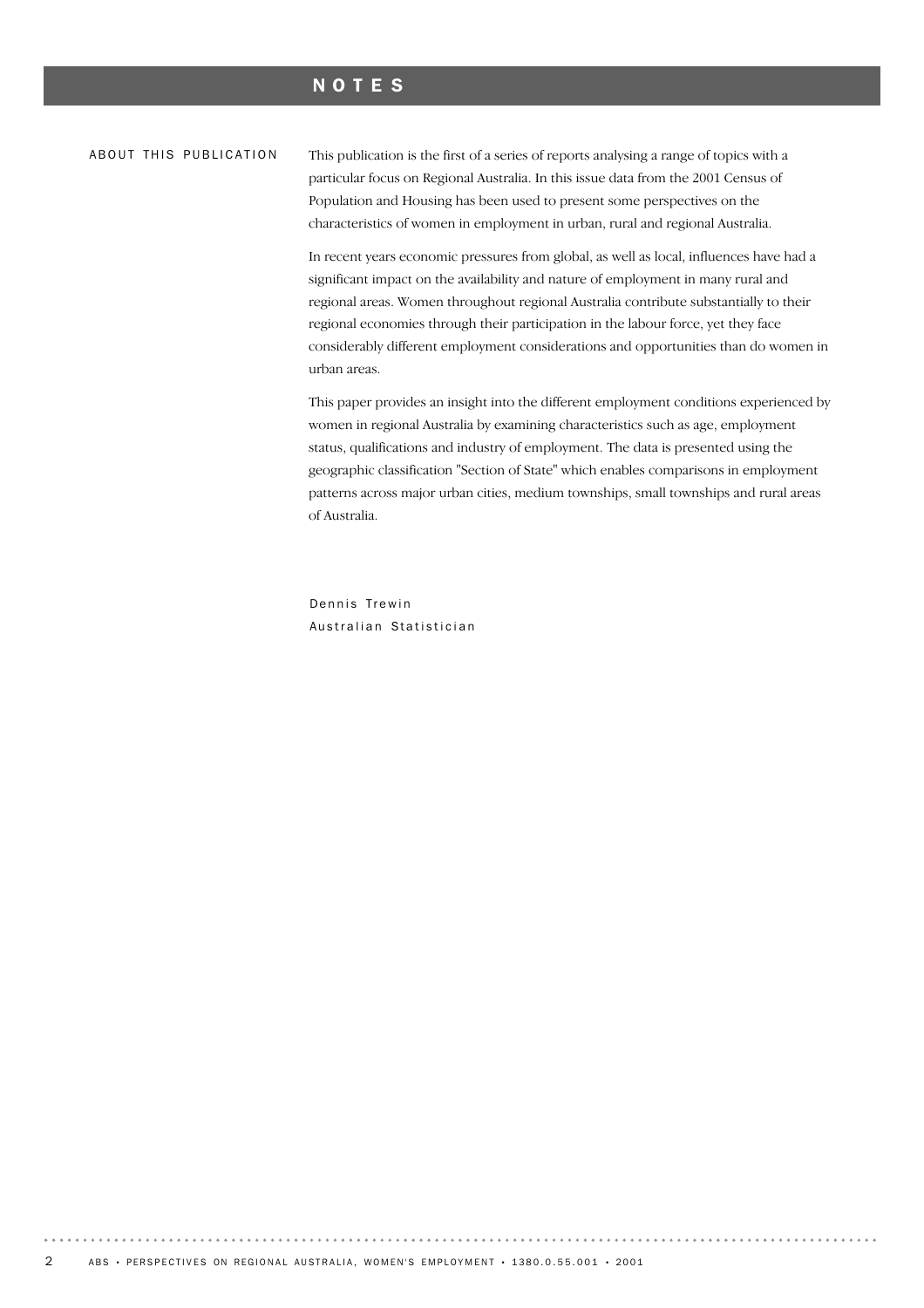### SUMMARY OF FINDINGS

### INTRODUCTION

Employment is an important contributor to overall wellbeing and quality of life. Employment-related income is a key determinant of the capacity of individuals and households to meet the needs of daily life and employment itself is a means by which individuals may learn and apply new skills, gain access to social networks and develop a sense of self worth (ABS, 2004d).

Across all regions of Australia women contribute substantially to their local economies through their participation in the labour force. The nature and extent of this contribution has changed considerably over the last few decades as a result of various economic and social changes. For example, since the early 1970s laws have been changed to remove marriage bars from employment (e.g. in the Australian Public Service), equal pay rights have been granted and the Sex Discrimination Act has been widely promulgated. Structural changes in the economy, particularly the growth of service industries (increasing the availability of casual and part-time work), flexible working arrangements and increased access to child-care have allowed more women to enter the workforce or to combine work with family responsibilities (ABS, 2003b). In addition, Australian families have become more reliant on dual incomes for their economic wellbeing (ABS, 2003a).

Women residing in rural and regional Australia may face additional employment challenges to those faced by women in urban areas. Employment opportunities for women in these areas may not be as frequent or varied as a result of smaller and less diverse local economies.

This publication explores differences in women's employment across urban and rural areas of Australia and highlights some of the characteristics of women as they relate to the labour force, including full-time and part-time employment, age, industry of employment and post-school qualifications. The data are drawn mainly from the 2001 Census of Population and Housing and represent a snapshot of employed women aged 15–64 years at that point in time. Some comparisons are made with results from earlier Censuses.

The geographical areas used in this analysis have been derived from the *'Section of State' (SOS) Structure* contained in the *Australian Standard Geographical Classification (ASGC), Volume 1, 2001* (cat. no. 1216.0). The Section of State structure divides Australia into various types of urban and rural areas, on the basis of population size.

For the purposes of this report, the following categories have been used to compare women's employment patterns in urban and rural areas. The data for these geographic categories are based on where people were located on Census night (i.e. place of enumeration), which may not necessarily correspond to where they usually live (i.e. place of usual residence).

- ! Major urban—urban centres with a population exceeding 100,000 persons (Major urban in the SOS Structure),
- ! Medium townships–towns and urban centres with a population in the range of 20,000 to 99,999 persons (part of Other urban in the SOS Structure),
- ! Small townships—towns and urban centres with a population in the range of 1,000 to 19,999 persons (part of Other urban in the SOS Structure), and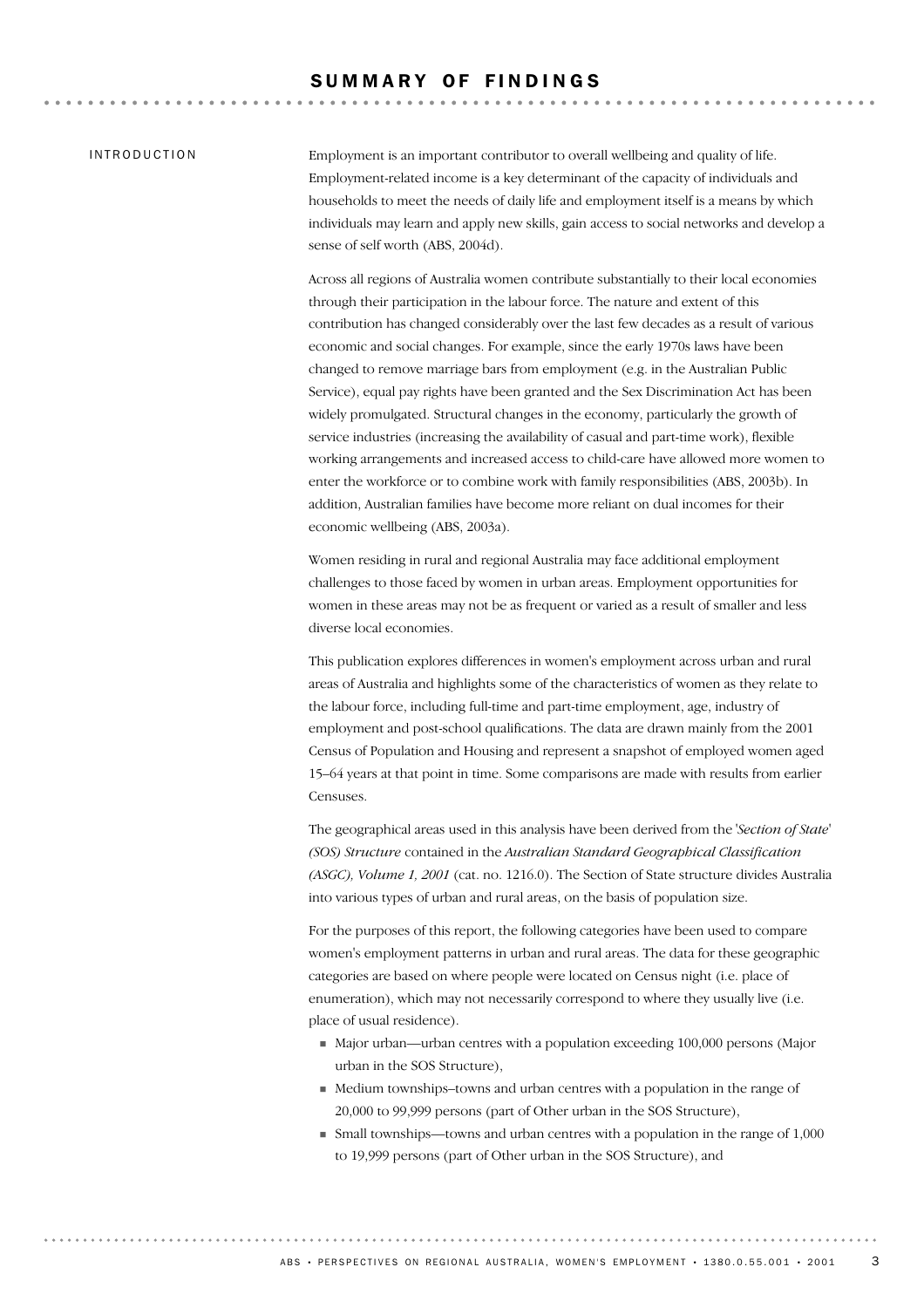| INTRODUCTION continued | Rural areas—the remainder of Australia which includes towns with a population in<br>the range 200 to 999 persons (Bounded localities in the SOS Structure) and all other<br>rural areas including towns with a population less than 200 persons (Rural balance in<br>the SOS Structure).                                                                                                                                                                                                                                                                                                                                                                   |
|------------------------|------------------------------------------------------------------------------------------------------------------------------------------------------------------------------------------------------------------------------------------------------------------------------------------------------------------------------------------------------------------------------------------------------------------------------------------------------------------------------------------------------------------------------------------------------------------------------------------------------------------------------------------------------------|
|                        | While this paper focuses on these four broad geographic categories, it is important to<br>note that employment patterns may vary widely between towns or regions within the<br>same category, depending on local economic and labour market conditions. For<br>example, while the unemployment rate for women in Medium townships may be<br>relatively high overall, individual towns in this category will have relatively low rates of<br>unemployment, while others will have relatively high rates. The impact of local<br>conditions should therefore be accounted for when making assumptions, based on this<br>publication, about individual towns. |
| SUMMARY OF FINDINGS    | Based on results from the 2001 Census:-<br>Women in Major urban areas are more likely to have higher educational<br>qualifications, have the highest labour force participation rate, are least likely to be<br>self-employed, and are less likely to be working part-time.<br>Women in Rural areas are least likely to be unemployed, and most likely to be<br>self-employed, with almost half working in agriculture.                                                                                                                                                                                                                                    |
|                        | Specifically:-<br>In 2001, the labour force participation rate for women aged 15-64 years in Australia<br>was 65.3%, compared to 80.4% for men. Small townships had the lowest labour<br>force participation rate for women (61.1%), compared with 66.6% in Major urban<br>centres.                                                                                                                                                                                                                                                                                                                                                                        |
|                        | Between 1991 and 2001 female labour force participation rates increased in each of<br>the four broad geographical regions defined in this report.<br>The unemployment rate for women aged 15-64 years across Australia was 6.7% in<br>2001, which was 1.4 percentage points lower than the rate for men similarly aged<br>(8.1%). Highest rates of female unemployment were observed in Medium townships<br>(8.2%) and Small townships (7.8%), compared to 5.8% in Rural areas.                                                                                                                                                                            |
|                        | • Small townships had the highest proportion of part-time employed women (54.3%)<br>compared with 51.9% in Rural areas and 46.5% in Major urban centres.<br>In each of the four areas defined in this report, Retail trade and Health and<br>community services were the main industries in which women aged 15-64 years<br>worked.                                                                                                                                                                                                                                                                                                                        |
|                        | The proportion of self-employed women in Rural areas (25.3%) in 2001 was more<br>than double the proportion in Major urban centres (10.2%).<br>• One quarter of employed women aged 15-64 years in Major urban centres had a<br>University degree compared with around 17% for both Medium townships and Rural<br>areas and 15.7% in Small townships.                                                                                                                                                                                                                                                                                                      |
| LABOUR FORCE STATUS    | At the 2001 Census, there were almost 4 million women aged 15-64 years in the<br>Australian labour force, comprising 3.7 million employed women and around 265,000<br>unemployed women. Over two-thirds (68%) of the nation's employed women in this age<br>group were counted in Major urban centres, 8.9% in Medium townships, 11.0% in Small<br>townships and 12.0% in Rural areas.                                                                                                                                                                                                                                                                     |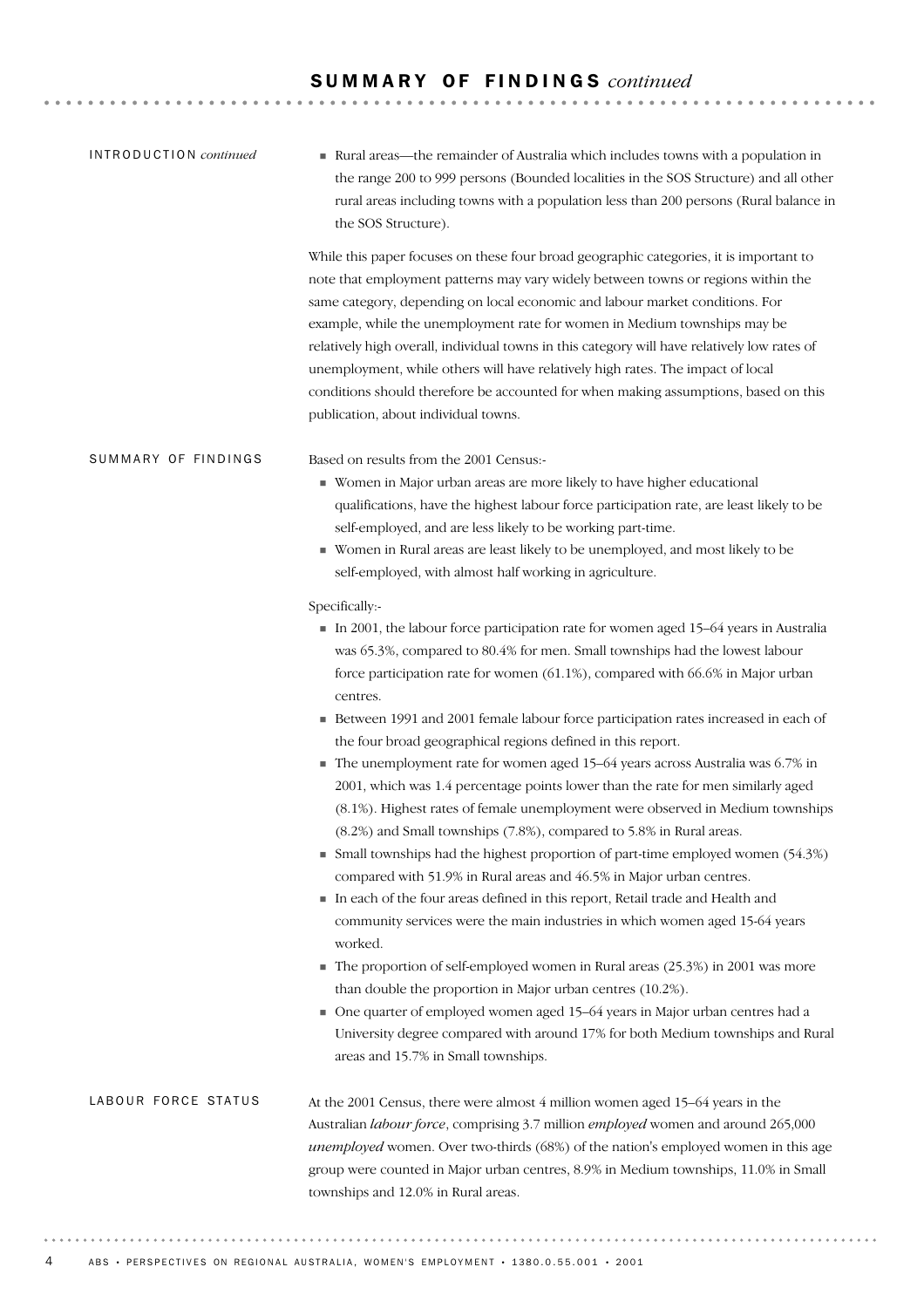### LABOUR FORCE STATUS *continued*

While the geographical distribution of employed women aged 15–64 years was very similar to the geographical distribution of all women in this age group, there were some differences in labour force participation rates in urban and rural areas. Women in major urban centres had the highest participation rate (66.6%), compared to 61.1% in Small townships and 63.5% in Rural areas.

. . . . . . .

The *labour force participation rate* for women aged 15–64 years in Australia was 65.3%, compared to 80.4% for men in this age group. As was the case for women, labour force participation rates for men were lower in Small townships and Rural areas, however there was more variation in female participation rates across the four geographic areas.



## PERSONS AGED 15-64 YEARS, Labour Force Status-By<br>sex-2001 Census

|                  | Employed    | Unemployed     | Total<br>Labour<br>Force | Total<br>Aged<br>$15 - 64$ | Labour Force<br>Participation<br>Rate(a) |
|------------------|-------------|----------------|--------------------------|----------------------------|------------------------------------------|
|                  | '000        | '000           | '000                     | '000                       | %                                        |
|                  |             |                |                          |                            |                                          |
|                  |             | <b>FEMALES</b> |                          |                            |                                          |
| Major urban      | 2 518.2     | 173.9          | 2 692.1                  | 4 180.3                    | 66.6                                     |
| Medium townships | 329.6       | 29.4           | 359.0                    | 576.3                      | 64.2                                     |
| Small townships  | 406.1       | 34.5           | 440.5                    | 743.5                      | 61.1                                     |
| Rural areas      | 443.1       | 27.4           | 470.5                    | 764.6                      | 63.5                                     |
| Australia(b)     | 3 697.8     | 265.2          | 3 963.0                  | 6 2 6 6.1                  | 65.3                                     |
|                  |             |                |                          |                            |                                          |
|                  |             | MALES          |                          |                            |                                          |
| Major urban      | 2944.7      | 249.8          | 3 194.5                  | 4 081.1                    | 81.1                                     |
| Medium townships | 390.1       | 42.6           | 432.7                    | 558.4                      | 80.1                                     |
| Small townships  | 508.0       | 52.3           | 560.3                    | 737.4                      | 78.6                                     |
| Rural areas      | 590.2       | 46.1           | 636.3                    | 837.0                      | 78.7                                     |
| Australia(b)     | 4 4 3 7 . 7 | 390.9          | 4828.6                   | 6 2 1 9.8                  | 80.4                                     |
|                  |             |                |                          |                            |                                          |
|                  |             | <b>PERSONS</b> |                          |                            |                                          |
| Major urban      | 5 4 6 3.0   | 423.7          | 5886.6                   | 8 2 6 1.4                  | 73.7                                     |
| Medium townships | 719.7       | 72.0           | 791.8                    | 1 1 3 4 . 7                | 72.0                                     |
| Small townships  | 914.1       | 86.8           | 1 000.8                  | 1 480.9                    | 69.8                                     |
| Rural areas      | 1 0 3 3 . 3 | 73.5           | 1 106.8                  | 1601.6                     | 71.5                                     |
| Australia(b)     | 8 1 3 5 .5  | 656.1          | 8 7 9 1.6                | 12 485.9                   | 72.8                                     |
|                  |             |                |                          |                            | .                                        |

(a) Excludes persons who did not state their labour force status.

(b) Includes Migratory areas.

Table 2 shows labour force participation rates by age group for women in urban and rural areas. Women aged 25–34 years living in Major urban centres had the highest labour force participation rate, 72.8%. The lowest participation rate was 32.1% for women aged 55–64 years in Small townships.

In all age categories over 25 years, Small townships had the lowest labour force participation rates. This could be due, in part, to women who have withdrawn from the labour force because of a relative lack of employment opportunities, i.e. *'discouraged jobseekers'*.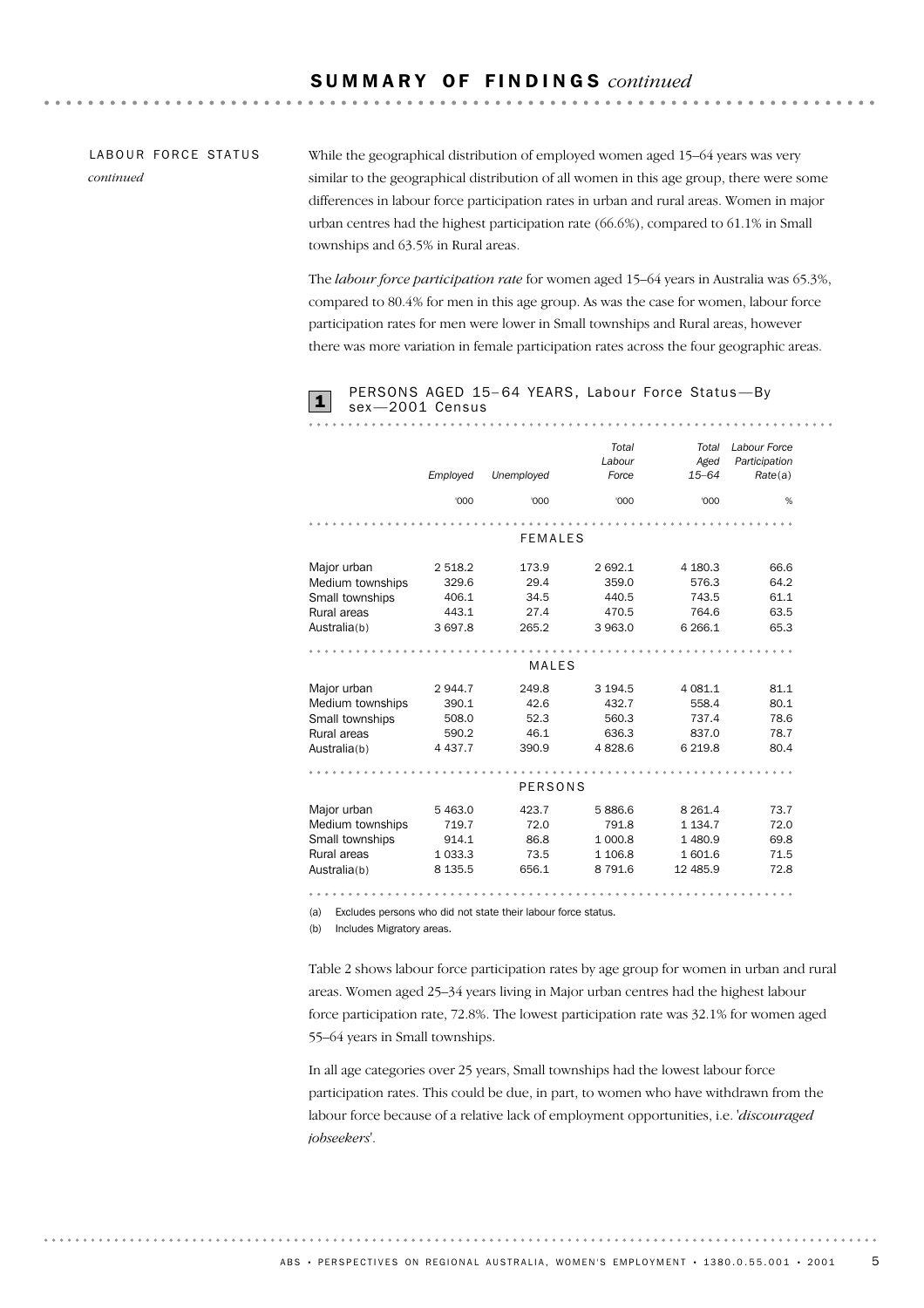### LABOUR FORCE STATUS *continued*

Women in Rural areas had the lowest participation rates in the 15–24 year age group(57.0%). Conversely, women in Rural areas had the highest participation rates in each of the age groups over 35 years. This was particularly evident in the case of women aged 55–64 years, for whom labour force participation rates in Rural areas were 43.3%, compared to 39.4% in Major urban areas and 35.1% in Medium townships. This is likely to be related to higher levels of employment in agriculture in Rural areas and the fact that persons working in this sector may in some cases retire later than those working in other industries.

### WOMEN AGED 15-64 YEARS, Labour Force Participation<br>Rates(a)-2001 Census

|                      | $15 - 24$ | $25 - 34$ | $35 - 44$ | $45 - 54$ | $55 - 64$ | Total<br>Aged<br>$15 - 64$ |
|----------------------|-----------|-----------|-----------|-----------|-----------|----------------------------|
|                      | %         | %         | %         | %         | %         | %                          |
| Major urban          | 65.4      | 72.8      | 71.9      | 72.3      | 39.4      | 66.6                       |
| Medium townships     | 65.0      | 67.1      | 72.1      | 71.0      | 35.1      | 64.2                       |
| Small townships      | 61.9      | 64.0      | 70.5      | 68.9      | 32.1      | 61.1                       |
| Rural areas          | 57.0      | 64.3      | 72.2      | 72.3      | 43.3      | 63.5                       |
| <b>Australia</b> (b) | 64.1      | 70.5      | 71.8      | 71.8      | 38.6      | 65.3                       |

(a) Excludes persons who did not state their labour force status.

(b) Includes Migratory areas.

Graph 3 illustrates the change in female labour force participation rates between 1991 and 2001. During this period participation rates for women aged 15–64 years increased in all geographical areas, such that the overall female participation rate rose from 62.0% in 1991 to 65.3% in 2001. In 1991 the overall labour force participation rate for females was 21.6 percentage points lower than that for males, while in 2001 the difference fell to 15.1 percentage points.



(a) Excludes persons who did not state their labour force status.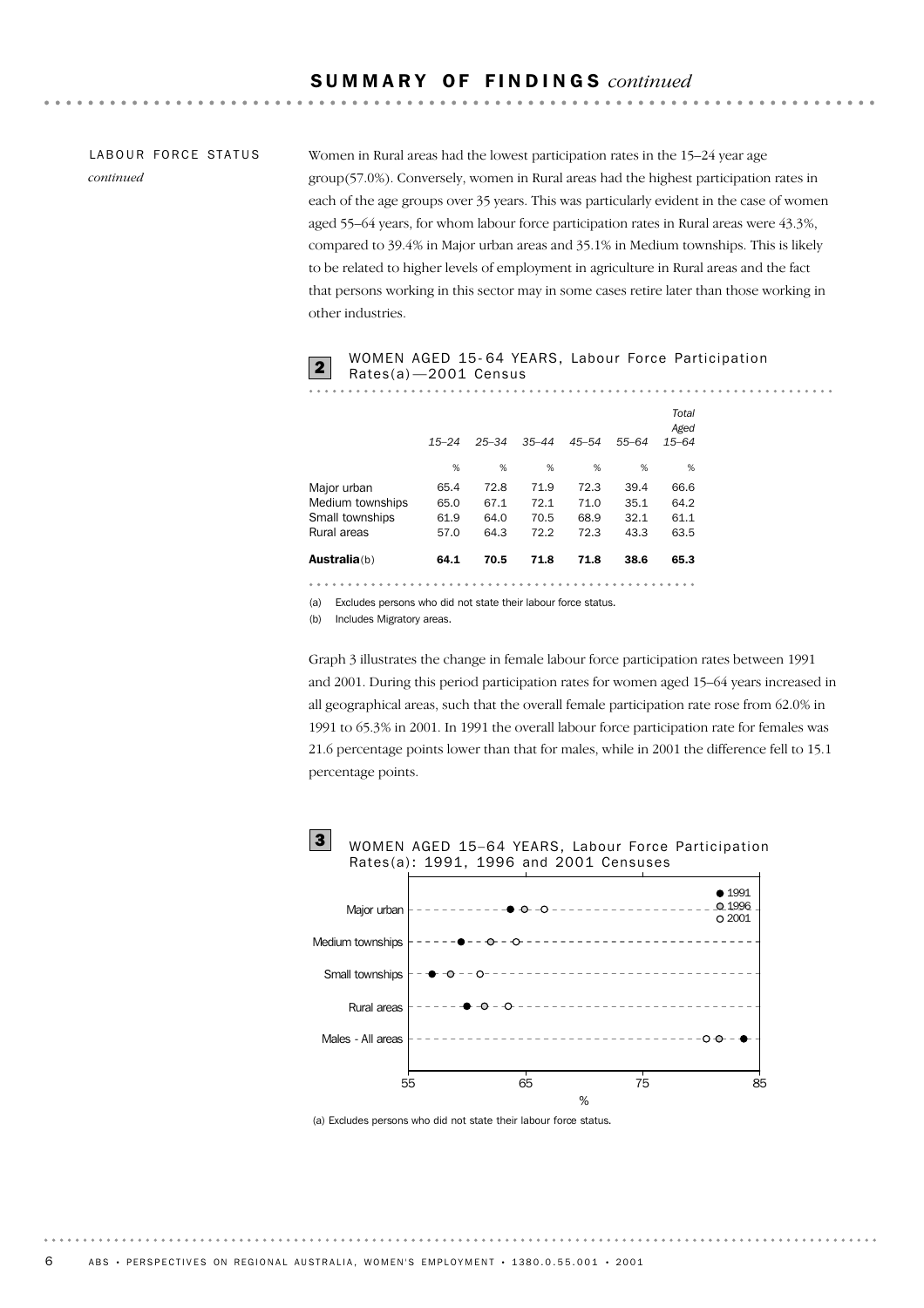### UNEMPLOYMENT

In the 2001 Census, the *unemployment rate* for women aged 15–64 years in Australia was 6.7%. This was 1.4 percentage points lower than the rate for men aged 15–64 years(8.1%). As shown in Table 4, the unemployment rate for females was lower than that for males in each of the broad urban and rural areas defined in this report.

**\*\*\*\*\*\*\*\*\*\*\*** 

To some extent, the lower female unemployment rate may be a reflection of lower female labour force participation rates in urban and rural areas. In some cases, women may be less likely than men to remain in the labour market during periods of long-term unemployment (in September 2003, 67% of *discouraged job seekers* in Australia were female (ABS, 2004c).

### $\boxed{4}$  UNEMPLOYED PERSONS AGED 15-64 YEARS, By sex-2001 Census

|                  | <b>FEMALES</b> |              | <b>MALES</b> |              | PERSONS    |              |
|------------------|----------------|--------------|--------------|--------------|------------|--------------|
|                  |                | Unemployment |              | Unemployment |            | Unemployment |
|                  | Unemployed     | Rate         | Unemployed   | Rate         | Unemployed | Rate         |
|                  | '000           | %            | '000         | %            | '000       | %            |
| Major urban      | 173.9          | 6.5          | 249.8        | 7.8          | 423.7      | 7.2          |
| Medium townships | 29.4           | 8.2          | 42.6         | 9.9          | 72.0       | 9.1          |
| Small townships  | 34.5           | 7.8          | 52.3         | 9.3          | 86.8       | 8.7          |
| Rural areas      | 27.4           | 5.8          | 46.1         | 7.2          | 73.5       | 6.6          |
| Australia(a)     | 265.2          | 6.7          | 390.9        | 8.1          | 656.1      | 7.5          |

(a) Includes Migratory areas.

Observed differences in female unemployment rates across urban and rural areas were similar to those observed for the population as a whole. Lower unemployment rates were recorded in Rural areas and in Major urban areas, while unemployment rates were higher in Small and Medium townships.

A range of factors are likely to impact on unemployment rates in each area. Due to the limited nature of employment opportunities in some Rural areas, persons looking for work, particularly in the younger age groups, may be more likely to seek out new and expanded opportunities in larger towns and cities (ABS, 2004b). The higher incidence of migration of unemployed persons out of Rural areas may contribute to lower overall unemployment rates in these areas. Women in Rural areas are also more likely than women in other areas to be self employed (see Employment Status section), which may also contribute to lower levels of unemployment in these areas.

The higher rates of unemployment observed in Small and Medium townships may be partly explained by declines in traditional industry sectors in these areas (e.g. mining and financial and government services) (Garnaut et al, 2001).

Nationally, the unemployment rate for women aged 15–64 years in the 2001 Census was 6.7%, down from 8.3% at the 1996 Census and 10.6% at the 1991 Census. The overall unemployment rate for males aged 15–64 years was higher in each Census. Between 1996 and 2001, the female unemployment rate in each area fell by between 1.5 and 2.0 percentage points.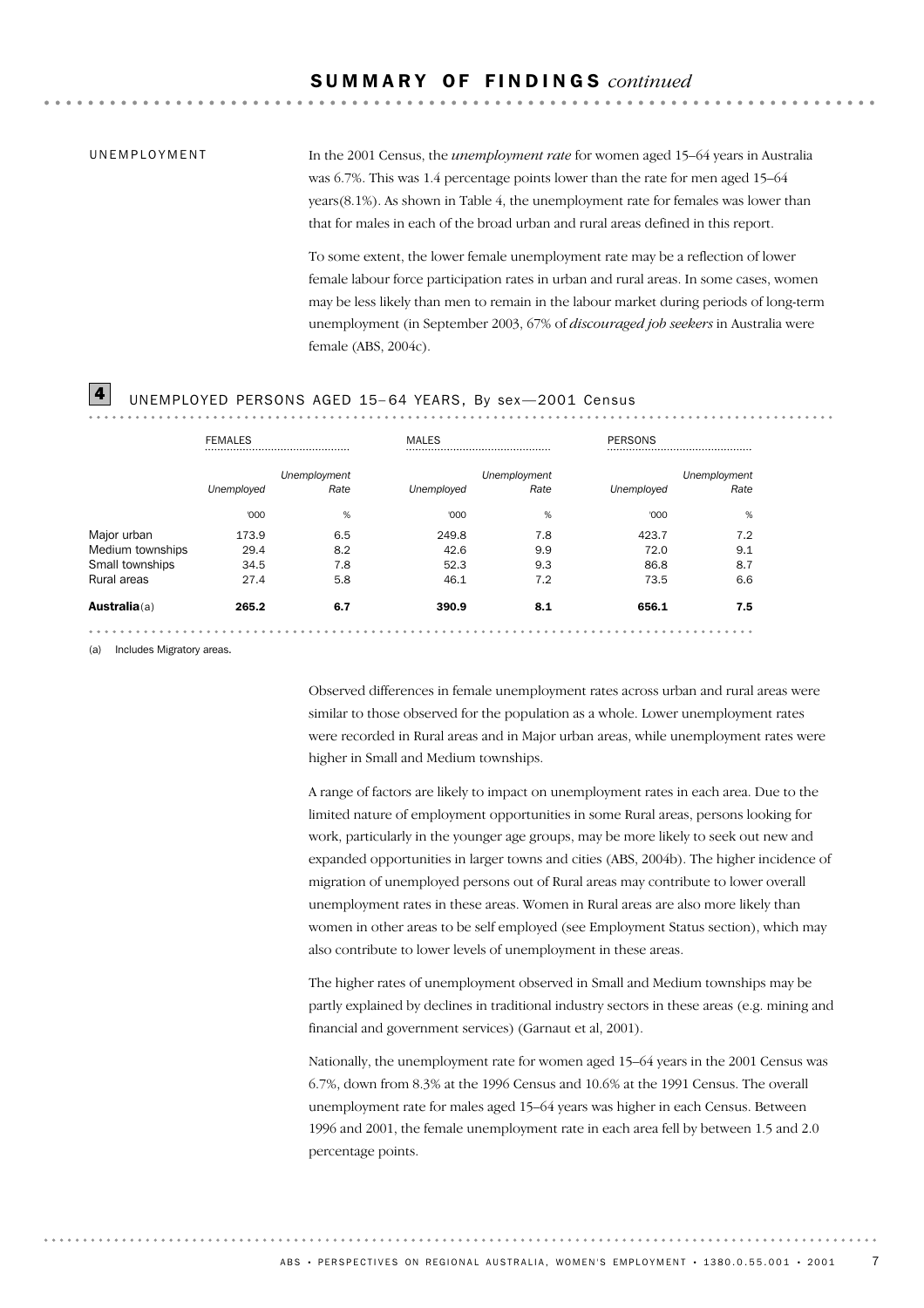



Overall, the relativities of the unemployment rates across the four geographical areas have remained virtually the same during the period 1991 to 2001.

Structural change in the Australian economy, including the growth of service industries, and demands from both women and men for more flexible working arrangements have seen a significant increase in the availability of part-time work over time (ABS, 2003b). Part-time employment has provided increased flexibility for women in the management of career, study and child-care responsibilities. This has allowed greater proportions of women to remain in the labour force following child birth and to supplement their income while undertaking further education. PART-TIME WORK

> In Australia, the proportion of employed women aged 15–64 years working *part-time* (i.e. less than 35 hours in the week prior to the Census) was 48.4% in 2001, up from 46.4% in 1996. This was more than double the percentage for men (20.2% in 2001 and 17.5% in 1996).

Small townships had the highest rate of female part-time employment in 2001, 54.3% compared to 46.5% in Major urban centres. By contrast there was little difference in rates of male part-time employment across urban and rural areas (20.8% in Small townships, 20.2% in Major urban areas).

While the total number of employed women aged 15–64 years has increased, between 1996 and 2001 the proportion of employed women working full-time decreased in each of the four geographic regions.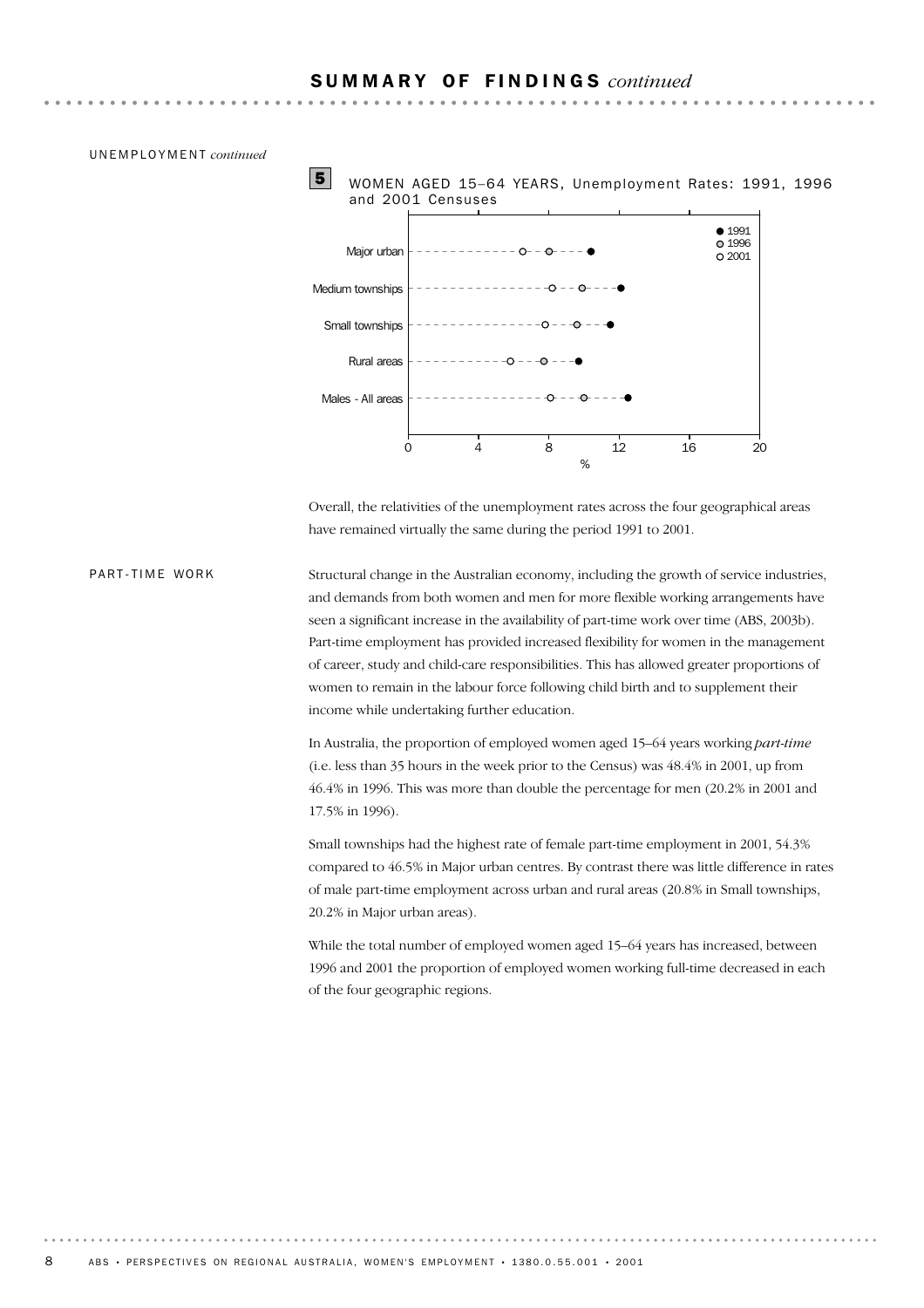PA R T - T I M E WO R K *continued*

# **6** EMPLOYED WOMEN AGED 15-64 YEARS, Proportion Full-<br>time/Part-time - 1996 and 2001 Censuses

. . . . . . . . . . . . . .

|                      | 1996<br>  |           | 2001      |           |  |
|----------------------|-----------|-----------|-----------|-----------|--|
|                      | Full-time | Part-time | Full-time | Part-time |  |
|                      | %         | %         | %         | %         |  |
| Major urban          | 55.3      | 44.7      | 53.5      | 46.5      |  |
| Medium townships     | 50.7      | 49.3      | 49.1      | 50.9      |  |
| Small townships      | 48.1      | 51.9      | 45.7      | 54.3      |  |
| Rural areas          | 51.6      | 48.4      | 48.1      | 51.9      |  |
| <b>Australia</b> (a) | 53.6      | 46.4      | 51.6      | 48.4      |  |
|                      |           |           |           |           |  |

(a) Includes Migratory areas.

The effect of life-cycle stages on hours worked is evident when examining the propensity for women in different age groups to engage in part-time work (see Table 7). At age 15–24 years, the incidence of part-time work was relatively high (55.7% for Australia in 2001). This stage is characterised by a high proportion of women working part-time whilst, for example, undertaking further education. Upon the completion of study, it is then likely that women move into full-time employment, as shown by the fall in part-time work for women aged 25–34 years (40.1%). The effect of caring for young children and working becomes pronounced with the increased rate of part-time work for 35–44 year olds (51.9%). When these children reach secondary school age, the rate of female part-time employment falls for women aged 45–54 years (45.6%), while for women aged 55–64 years moving towards retirement, the incidence of part-time employment increases (53.4%). This pattern is most predominant in Major urban centres and is generally consistent across each region.

Excluding women aged 15–24 years, the incidence of part-time work was highest in Small townships and Rural areas. Differences between urban and rural areas in regard to levels of part-time work were most pronounced in the case of the 25–34 year age group. In 2001, 51.4% of employed women aged 25–34 years in Small townships were working part-time while in Major urban areas the equivalent figure was 36.6%. Possible reasons for this difference may include a relative lack of full-time positions available in Small townships and Rural areas in comparison to urban areas. The fact that the difference between urban and rural areas in this respect is less pronounced in the case of 35–44 year olds may also reflect the greater propensity for women in urban areas to defer child birth (and consequently the requirement for part-time work) until later in life (ABS, 2003c).

Nationally, 53.4% of employed women aged 55–64 years worked part-time. Much of this is due to women moving into part-time employment before retirement. Again, the proportion for this age group is highest in Small townships (58.8%), compared with 53.0% in Major urban centres, while it is the lowest in Rural areas (50.7%).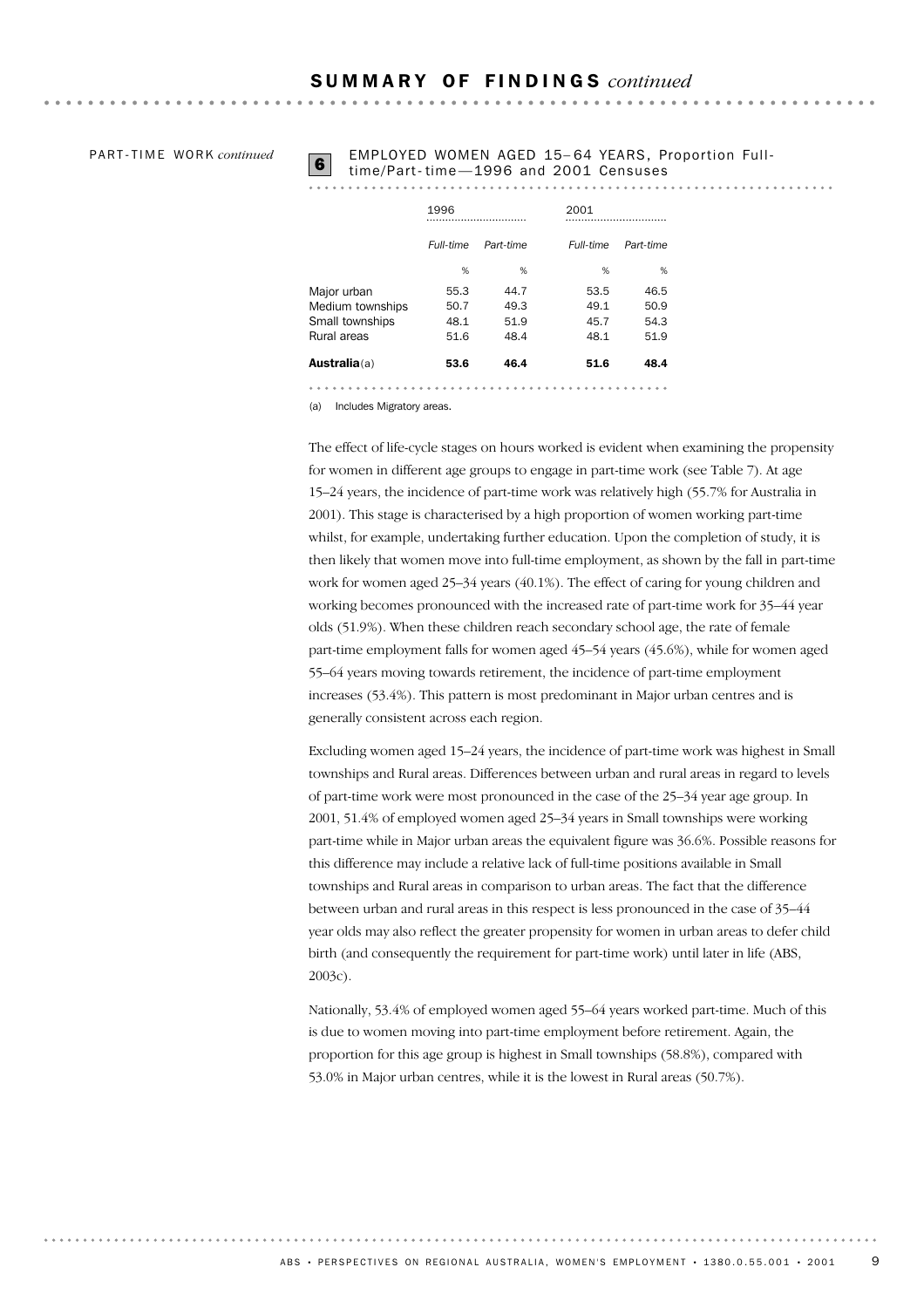PA R T - T I M E WO R K *continued*

# EMPLOYED WOMEN, Proportion Working Part-time—By<br>age -2001 Census

**\*\*\*\*\*\*\*\*\*\*\*\*** 

| <b>Australia</b> (a) | 55.7      | 40.1      | 51.9      | 45.6      | 53.4      | 48.4                       |
|----------------------|-----------|-----------|-----------|-----------|-----------|----------------------------|
| Rural areas          | 57.1      | 50.6      | 55.3      | 47.1      | 50.7      | 51.9                       |
| Small townships      | 56.2      | 51.4      | 57.5      | 50.2      | 58.8      | 54.3                       |
| Medium townships     | 56.9      | 45.7      | 53.4      | 46.6      | 55.1      | 50.9                       |
| Major urban          | 55.2      | 36.6      | 49.9      | 44.3      | 53.0      | 46.5                       |
|                      | %         | %         | %         | %         | %         | %                          |
|                      | $15 - 24$ | $25 - 34$ | $35 - 44$ | $45 - 54$ | $55 - 64$ | Total<br>Aged<br>$15 - 64$ |

INDUSTRY

Nationally, 17.4% of employed women aged 15–64 years were employed in Retail trade, 17.3% in Health and community services, 11.6% in Property and business services and 11.2% in Education. This reflects the trend of women working predominantly in *service industries*. Overall 87.5% of employed females aged 15–64 years worked in service industries, compared to 64.8% of employed males in the same age group. Both Major urban centres and Medium townships had higher proportions of women employed in these industries than the national average with 89.0% and 90.6% respectively.

The highest proportion of women working in *goods producing industries* (such as Agriculture, forestry and fishing, Mining and Manufacturing) was found in Rural areas (24.3%) reflecting the importance of the agricultural sector as an employer in these regions. In comparison, 11.0% of women in Major urban centres were employed in goods producing industries, 9.4% in Medium townships and 11.5% in Small townships.

While in each region relatively large proportions of women aged 15–64 years worked in Retail trade, Health and community services and Education, each region also had other industry sectors which, in terms of employment, were important. For example, in Rural areas, Agriculture, forestry and fishing was a predominant industry (15.0% of employed women) while in Major urban centres, Property and business services (13.3%) and Manufacturing (8.1%) were other industries with significant proportions of women. In both Small and Medium townships, tourism was significant with 9.3% and 7.7% of women respectively working in Accommodation, cafes and restaurants. Property and business services was also a significant employer in both Small townships (8.2%) and Medium townships (9.0%).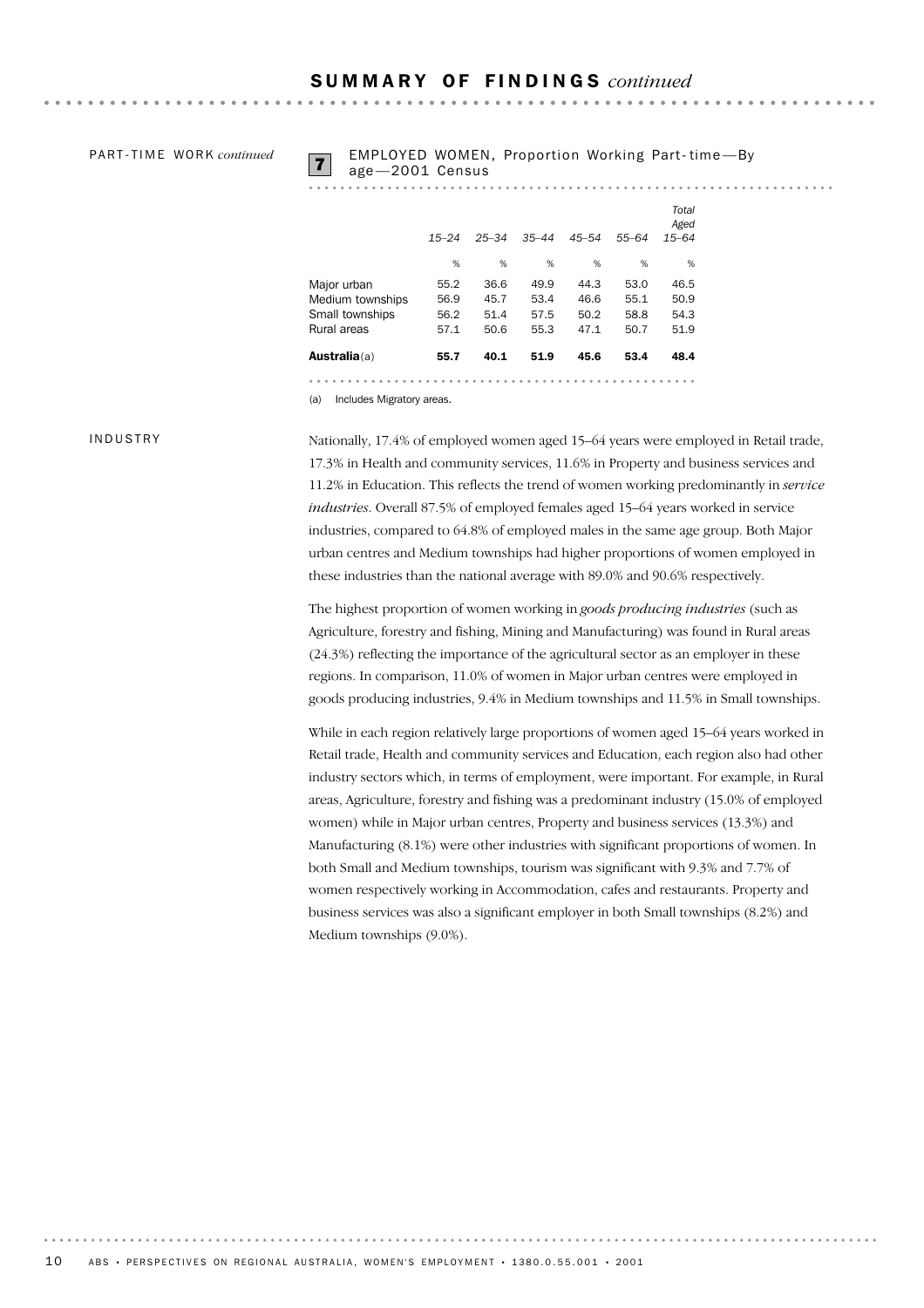**\*\*\*\*\*\*\*\*\*\*\*** 

8 EMPLOYED WOMEN AGED 15– 64 YEARS, Proportion —By industry division —2001 Census

|                                           |       |           |           |       |              | Males        |
|-------------------------------------------|-------|-----------|-----------|-------|--------------|--------------|
|                                           | Major | Medium    | Small     | Rural |              | $15-64$ yrs  |
|                                           | urban | townships | townships | areas | Australia(a) | Australia(a) |
|                                           | %     | %         | %         | %     | %            | %            |
| Agriculture, Forestry and Fishing         | 0.5   | 1.2       | 2.7       | 15.0  | 2.5          | 4.8          |
| Mining                                    | 0.2   | 0.4       | 0.5       | 0.5   | 0.3          | 1.5          |
| Manufacturing                             | 8.1   | 5.5       | 5.8       | 6.1   | 7.3          | 16.8         |
| Electricity, Gas and Water Supply         | 0.3   | 0.4       | 0.3       | 0.2   | 0.3          | 1.1          |
| Construction                              | 1.9   | 2.0       | 2.0       | 2.5   | 2.0          | 11.0         |
| <b>Goods Producing Industries</b>         | 11.0  | 9.4       | 11.5      | 24.3  | 12.5         | 35.2         |
| <b>Wholesale Trade</b>                    | 4.2   | 3.0       | 3.1       | 3.5   | 3.9          | 6.7          |
| <b>Retail Trade</b>                       | 16.9  | 21.2      | 20.5      | 15.1  | 17.4         | 13.0         |
| Accommodation, Cafes and Restaurants      | 5.6   | 7.7       | 9.3       | 6.6   | 6.3          | 4.1          |
| <b>Transport and Storage</b>              | 2.6   | 2.4       | 2.1       | 2.2   | 2.5          | 6.0          |
| <b>Communication Services</b>             | 1.6   | 1.1       | 1.0       | 1.0   | 1.4          | 2.2          |
| Finance and Insurance                     | 5.8   | 3.3       | 3.0       | 2.3   | 4.8          | 3.1          |
| <b>Property and Business Services</b>     | 13.3  | 9.0       | 8.2       | 7.2   | 11.6         | 11.1         |
| Government Administration and Defence     | 4.5   | 5.1       | 4.3       | 4.5   | 4.6          | 4.6          |
| Education                                 | 10.8  | 12.1      | 12.1      | 12.1  | 11.2         | 4.2          |
| <b>Health and Community Services</b>      | 17.0  | 19.3      | 19.1      | 16.2  | 17.3         | 3.9          |
| <b>Cultural and Recreational Services</b> | 2.9   | 2.3       | 1.9       | 2.0   | 2.6          | 2.4          |
| Personal and Other Services               | 4.0   | 4.2       | 4.1       | 3.1   | 3.9          | 3.6          |
| <b>Service Industries</b>                 | 89.0  | 90.6      | 88.5      | 75.7  | 87.5         | 64.8         |
| All industries(b)                         | 100.0 | 100.0     | 100.0     | 100.0 | 100.0        | 100.0        |

(a) Includes Migratory areas.

(b) Excludes persons who did not state their industry of employment and persons employed in non-classifiable economic units.

INDUSTRY *continued*

The industries employing the highest proportions of women aged 15–64 years on a part-time basis were Retail trade, (63.1% of employed women in this industry worked part-time), Accommodation, cafes and restaurants (62.2%) and Culture and recreational services (54.9%).

Interestingly, for most industries, the proportion of women working part-time generally increased as the size of the townships decreased. This also applied to those industries not generally associated with part-time employment. For example, 31.1% of women employed in the Manufacturing industry in Major urban centres worked part-time, compared with 36.7% in Medium townships, 39.5% in Small townships and 40.7% in Rural areas. Other industries such as Mining, Construction and Electricity, gas and water also displayed this trend. A notable exception to this was Agriculture, Fishing and Forestry industries, in which the proportion of women employed on a part-time basis was considerably higher in Major urban areas and Medium and Small townships than in Rural areas.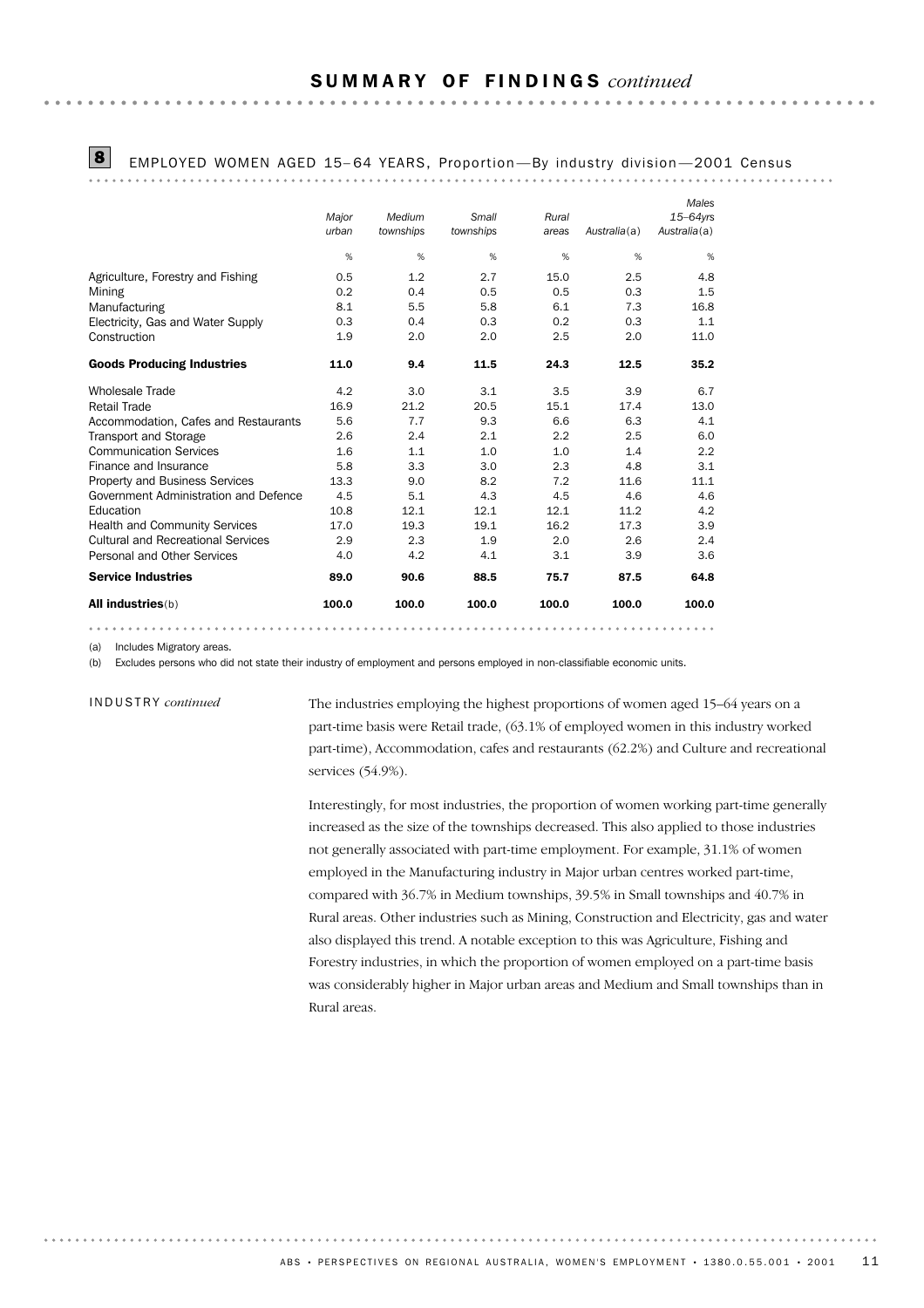INDUSTRY *continued*

### **9** EMPLOYED WOMEN AGED 15-64 YEARS, Proportion Working<br>Part- time - By industry - 2001 Census

|                                           | Major<br>urban | Medium<br>townships | Small<br>townships | Rural<br>Areas | Australia(a) |
|-------------------------------------------|----------------|---------------------|--------------------|----------------|--------------|
|                                           | %              | %                   | %                  | %              | %            |
| Agriculture, Forestry and Fishing         | 51.9           | 52.0                | 50.3               | 37.1           | 41.2         |
| Mining                                    | 21.9           | 20.5                | 23.5               | 24.7           | 22.6         |
| Manufacturing                             | 31.1           | 36.7                | 39.5               | 40.7           | 33.2         |
| Electricity, Gas and Water Supply         | 24.9           | 25.6                | 32.7               | 33.3           | 26.6         |
| Construction                              | 52.5           | 53.8                | 58.0               | 60.4           | 54.4         |
| <b>Goods Producing Industries</b>         | 35.4           | 41.1                | 44.4               | 40.1           | 37.8         |
| <b>Wholesale Trade</b>                    | 34.4           | 42.8                | 45.8               | 45.0           | 37.1         |
| <b>Retail Trade</b>                       | 63.1           | 64.4                | 63.1               | 61.9           | 63.1         |
| Accommodation, Cafes and Restaurants      | 61.5           | 63.7                | 63.9               | 61.6           | 62.2         |
| <b>Transport and Storage</b>              | 34.5           | 40.2                | 46.9               | 51.6           | 37.9         |
| <b>Communication Services</b>             | 30.7           | 42.0                | 49.9               | 48.2           | 34.5         |
| Finance and Insurance                     | 32.2           | 40.9                | 47.2               | 47.3           | 34.6         |
| <b>Property and Business Services</b>     | 39.1           | 43.8                | 49.7               | 49.4           | 41.0         |
| Government Administration and Defence     | 30.1           | 31.1                | 40.2               | 47.1           | 33.2         |
| Education                                 | 45.5           | 44.9                | 48.2               | 50.6           | 46.4         |
| <b>Health and Community Services</b>      | 52.9           | 52.4                | 58.0               | 60.2           | 54.3         |
| <b>Cultural and Recreational Services</b> | 53.7           | 57.5                | 61.3               | 57.6           | 54.9         |
| Personal and Other Services               | 44.5           | 47.0                | 51.0               | 52.6           | 46.3         |
| <b>Service Industries</b>                 | 47.7           | 51.8                | 55.4               | 55.4           | 49.8         |
| <b>All industries</b>                     | 46.5           | 50.9                | 54.3               | 51.9           | 48.4         |
|                                           |                |                     |                    |                |              |

(a) Includes Migratory areas.

### EMPLOYMENT STATUS

At the 2001 Census, there were just under 3.7 million women aged 15–64 years employed in Australia. Of this number, 87.6% were employees working for wages and salary for an employer (i.e. *employee*) and 12.4% were *self-employed* (i.e. working in their own unincorporated business with or without employees). Nationally, a higher proportion of men than women aged 15–64 were self employed (20.9% of males were self-employed).

In Rural areas, the proportion of self-employed women was 25.3%, more than double the proportion for Australia as a whole. Much of this can be attributed to women running and operating the family farm either as individuals or in partnership. The proportion of self-employed women in Small townships (13.7%) was slightly higher than was the case at the national level (12.4%), but still substantially lower than that observed for Rural areas.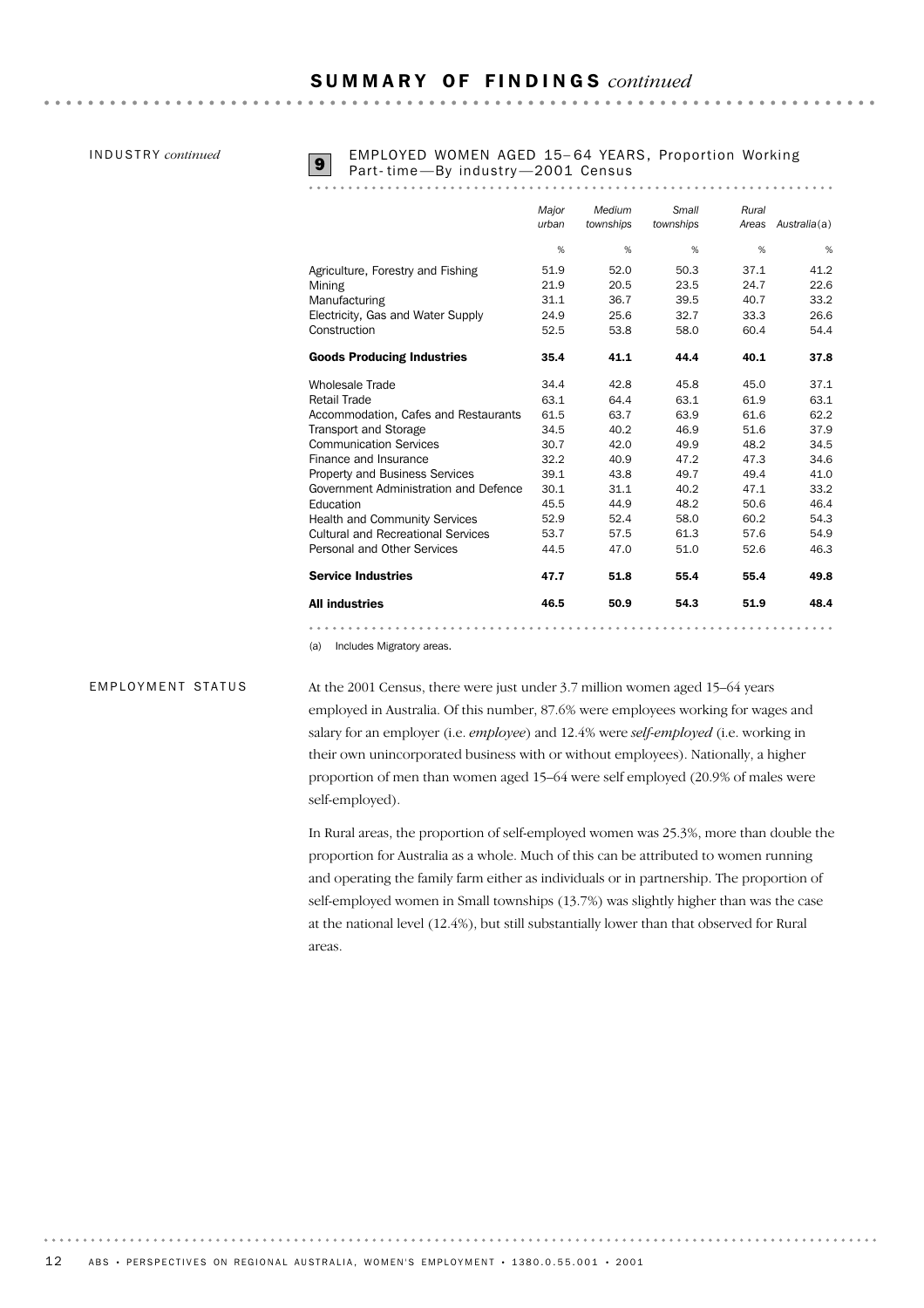**EMPLOYMENT STATUS** 

*continued*

### **10** EMPLOYED WOMEN AGED 15-64 YEARS, Employment . . . . . . . . . . . . . . . . . . .

| Employment            | Major     | Medium    | Small     | Rural |              | Males<br>$15-64$ yrs |
|-----------------------|-----------|-----------|-----------|-------|--------------|----------------------|
| Status                | urban     | townships | townships | areas | Australia(a) | Australia(a)         |
|                       |           |           |           |       |              |                      |
|                       |           |           |           |       |              |                      |
|                       |           |           | '000      |       |              |                      |
| Employee              | 2 2 6 0.8 | 294.7     | 350.6     | 331.2 | 3 2 3 7 .9   | 3 509.2              |
| Self-employed         | 257.4     | 34.9      | 55.5      | 111.9 | 459.8        | 928.5                |
| <b>Total Employed</b> | 2 5 18.2  | 329.6     | 406.1     | 443.1 | 3 697.8      | 4 4 3 7 . 7          |
|                       |           |           |           |       |              |                      |
|                       |           |           | %         |       |              |                      |
| Employee              | 89.8      | 89.4      | 86.3      | 74.7  | 87.6         | 79.1                 |
| Self-employed         | 10.2      | 10.6      | 13.7      | 25.3  | 12.4         | 20.9                 |
| <b>Total Employed</b> | 100.0     | 100.0     | 100.0     | 100.0 | 100.0        | 100.0                |

(a) Includes Migratory areas.

Graph 11 below shows that in 2001 the incidence of self-employment amongst females increased significantly with age. In Australia, only 2.3% of employed women aged 15–24 years were self-employed, while for those aged 55–64 years the proportion was 24.9%. This pattern of increasing levels of self-employment with age was observed across each geographical category.

#### SELF-EMPLOYED WOMEN AS A PROPORTION OF TOTAL EMPLOYED WOMEN, By age: 2001 Census 11



Nationally, most self-employed women were engaged in the Retail trade industry (18.5% of all self-employed women) followed by Property and business services (15.5%) and Agriculture, forestry and fishing (12.2%). Property and business services includes accounting services, legal services, business management services, IT services, architecture/engineering services, real estate agencies and cleaning services.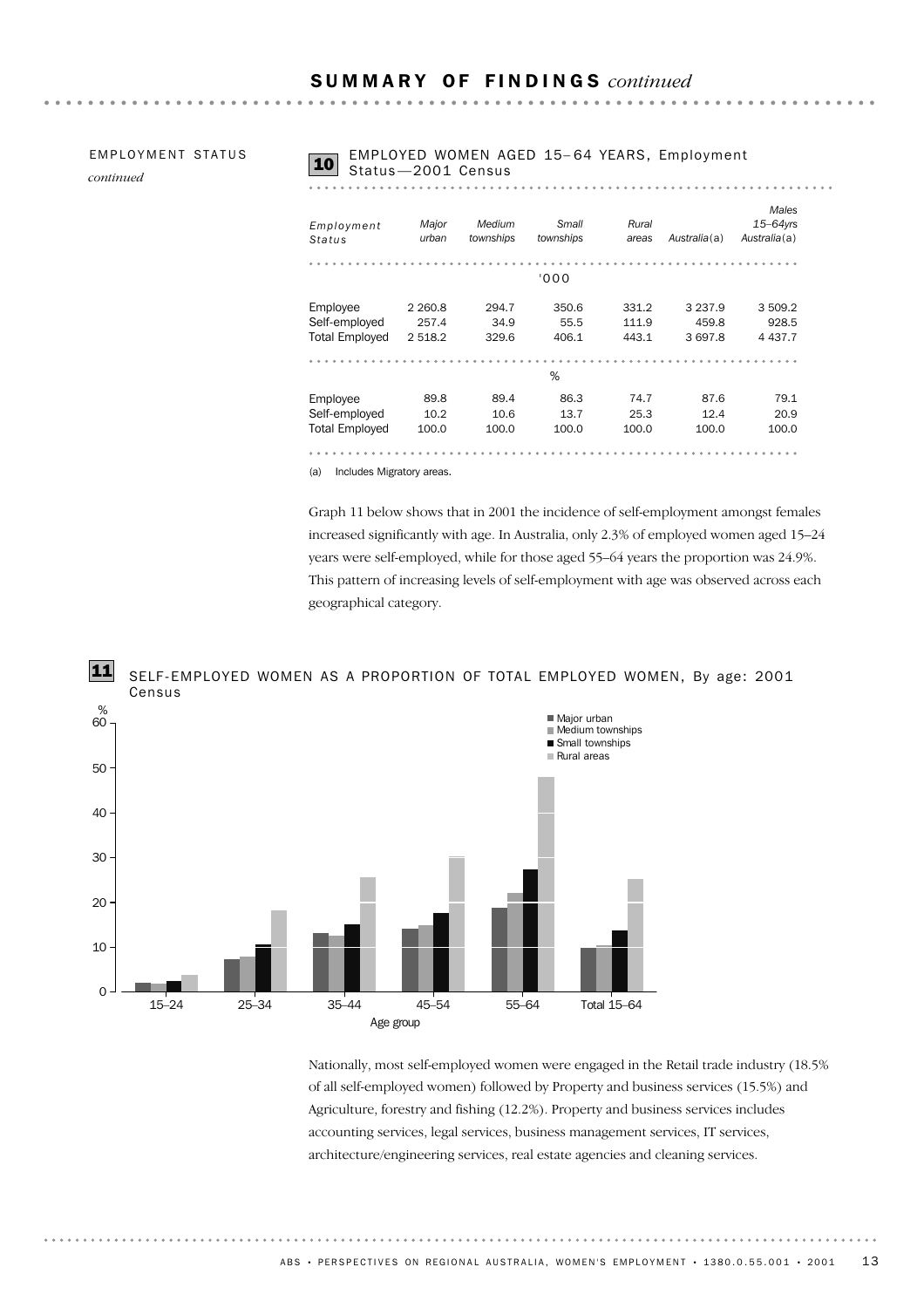#### **EMPLOYMENT STATUS**

*continued*

In Rural areas, 42.9% of self-employed women were engaged in the Agriculture, forestry and fishing sector. A further 12.7% were engaged in the Retail sector. In Small townships, 9.9% of self-employed women were engaged in Accommodation, cafes and restaurants.

SELF-EMPLOYED WOMEN AGED 15–64 YEARS, Industry of 12 Employment—By area—2001 Census

|                                       | % of total    |
|---------------------------------------|---------------|
|                                       | self-employed |
| Major urban                           |               |
| <b>Property and Business Services</b> | 20.5          |
| <b>Retail Trade</b>                   | 19.0          |
| Health and Community Services         | 9.8           |
| Manufacturing                         | 9.2           |
| <b>Medium townships</b>               |               |
| Retail Trade                          | 23.8          |
| <b>Property and Business Services</b> | 13.2          |
| <b>Health and Community Services</b>  | 10.5          |
| Personal and Other Services           | 8.7           |
| <b>Small townships</b>                |               |
| <b>Retail Trade</b>                   | 24.4          |
| <b>Property and Business Services</b> | 11.5          |
| Accommodation, Cafes and Restaurants  | 9.9           |
| <b>Health and Community Services</b>  | 8.8           |
| <b>Rural areas</b>                    |               |
| Agriculture, Forestry and Fishing     | 42.9          |
| <b>Retail Trade</b>                   | 12.7          |
| <b>Property and Business Services</b> | 6.9           |
| Manufacturing                         | 6.1           |
| Australia(a)                          |               |
| <b>Retail Trade</b>                   | 18.5          |
| Property and Business Services        | 15.5          |
| Agriculture, Forestry and Fishing     | 12.2          |
| <b>Health and Community Services</b>  | 8.3           |
|                                       |               |

(a) Includes Migratory areas.

### HIGHEST LEVEL OF POST-SCHOOL QUALIFICATION

At the 2001 Census, 45% of employed women aged 15–64 years in Australia held a *post-school qualification* with almost 23% having a University degree. In comparison, almost 54% of employed men in Australia held a post-school qualification with 18% having a University degree. In all areas there was a higher proportion of employed women than employed men with University degrees and Advanced diploma and diploma level qualifications. This was particularly the case in Rural areas where over 17% of employed women had a University degree, in comparison to under 10% of employed men. By contrast, in all areas, a considerably higher proportion of employed men aged 15–64 years had Certificate level qualifications (which are predominantly skilled vocational or trade qualifications of a type usually obtained from a TAFE College).

Reflecting the availability and range of jobs in Major urban centres, there was a much higher proportion of employed women aged 15–64 years with University degrees (25.3%) in these areas than in other areas. In Rural areas, 17.3% of employed women had obtained a University degree, while the lowest proportion was in Small townships  $(15.7\%).$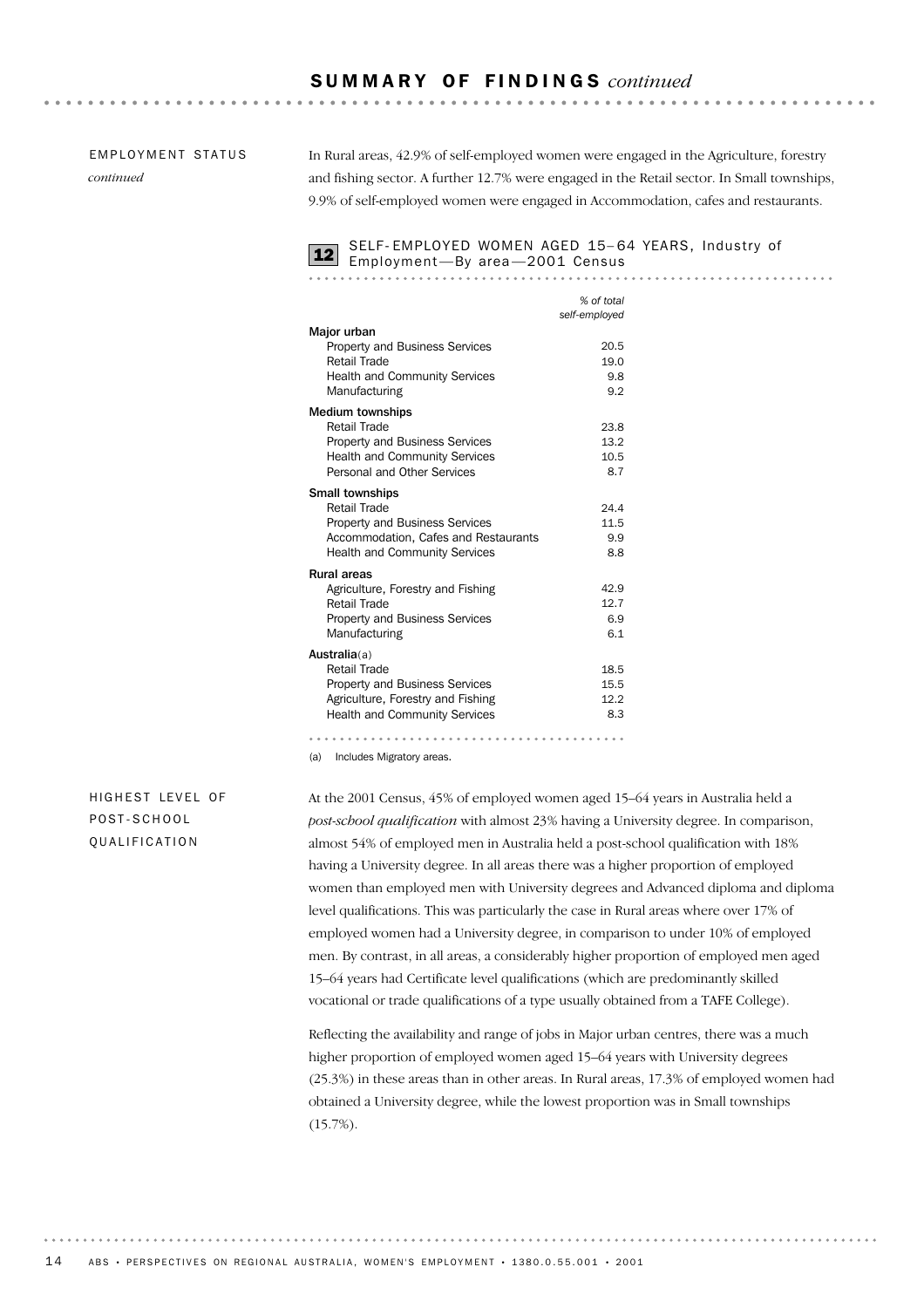HIGHEST LEVEL OF POST-SCHOOL QUALIFICATION *continued* Around 60% of employed women aged 15–64 years in Rural areas and Small and Medium townships had no post-school qualification, compared to 52.5% of employed women in Major urban areas. This is likely to be at least partially indicative of the greater access to, and opportunities to apply, post-school education in large metropolitan centres.

 $-$ 

Employed women aged 25–34 years had the highest proportion of post-school qualifications in each region. In Major urban centres, 34.9% of employed women aged 25–34 years had gained a University degree. Medium townships (23.3%), Small townships (20.9%) and Rural areas (21.7%) had significantly lower proportions of tertiary educated employed women in this age group.

There is a considerable difference between the proportion of tertiary educated employed women aged 25–34 years and 35–44 years. In Major urban areas, the proportion of employed women aged 35–44 years with a University degree was 27.8%, 7.1 percentage points lower than for 25–34 year olds. This was evident in each of the areas to varying degrees (Medium townships 4.7 percentage points lower, Small townships 4.5 and Rural areas 3.1). This illustrates greater tertiary education opportunities and the relatively recent trend to gain tertiary qualifications.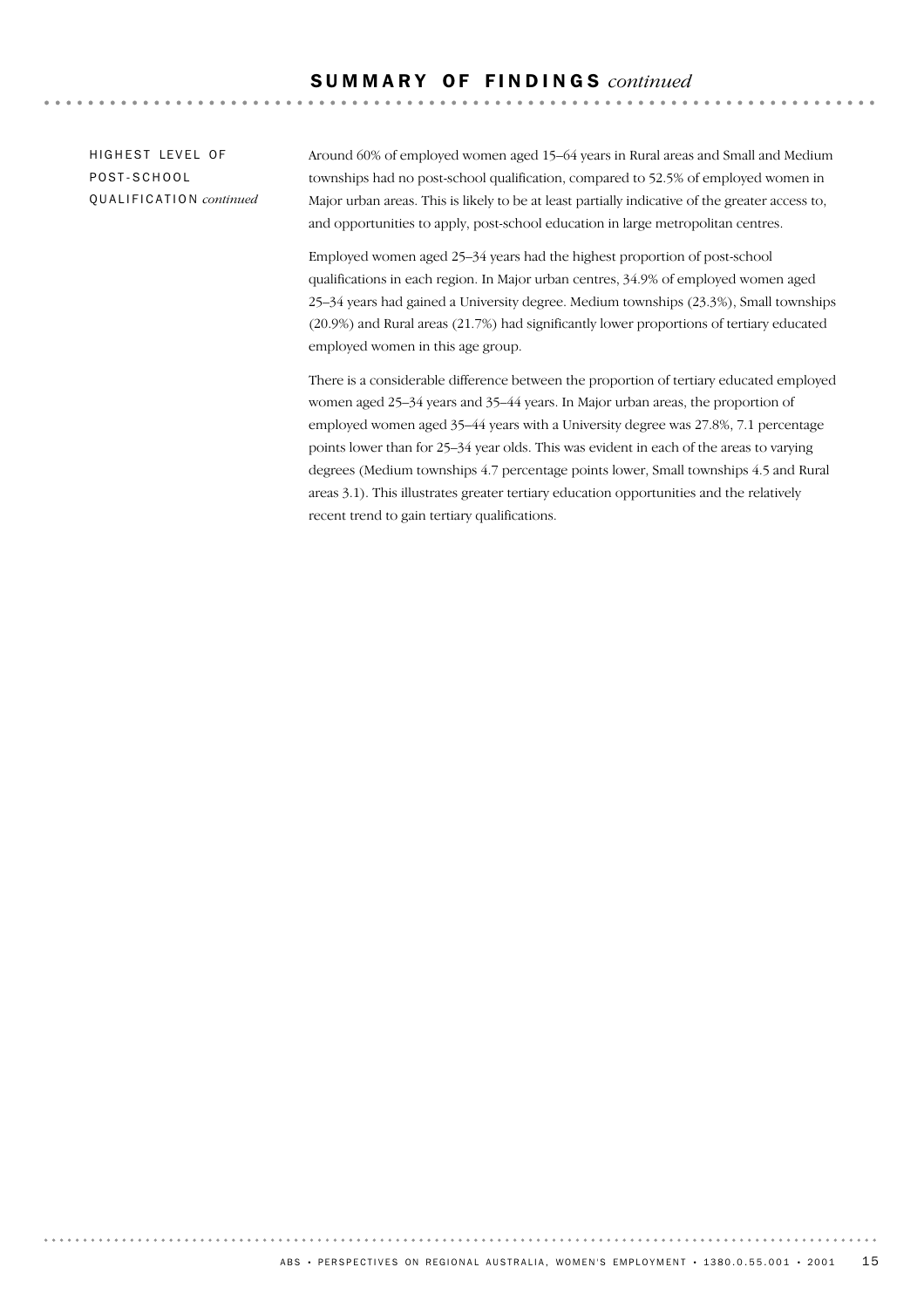HIGHEST LEVEL OF POST-SCHOOL QUALIFICATION *continued*



**13** EMPLOYED WOMEN AGED 15-64 YEARS, Level of Post-School<br>Qualification(a) —By age —2001 Census

|                                    |           |           |           |       |           | Total<br>Aged | Males     |
|------------------------------------|-----------|-----------|-----------|-------|-----------|---------------|-----------|
|                                    | $15 - 24$ | $25 - 34$ | $35 - 44$ | 45–54 | $55 - 64$ | $15 - 64$     | $15 - 64$ |
|                                    | %         | %         | %         | %     | %         | %             | %         |
| Major urban                        |           |           |           |       |           |               |           |
| University degree                  | 13.7      | 34.9      | 27.8      | 23.8  | 19.6      | 25.3          | 21.5      |
| Advanced Diploma and Diploma Level | 5.9       | 11.6      | 10.9      | 11.1  | 11.0      | 10.1          | 7.6       |
| Certificate Level                  | 12.0      | 13.5      | 12.4      | 10.9  | 9.9       | 12.1          | 26.9      |
| No qualifications                  | 68.4      | 40.1      | 49.0      | 54.2  | 59.5      | 52.5          | 43.9      |
| Total                              | 100.0     | 100.0     | 100.0     | 100.0 | 100.0     | 100.0         | 100.0     |
| <b>Medium townships</b>            |           |           |           |       |           |               |           |
| University degree                  | 8.3       | 23.3      | 18.6      | 18.0  | 15.0      | 17.1          | 11.9      |
| Advanced Diploma and Diploma Level | 3.7       | 9.5       | 9.8       | 10.1  | 10.6      | 8.6           | 5.9       |
| Certificate Level                  | 15.2      | 16.5      | 14.0      | 11.7  | 9.3       | 14.0          | 33.4      |
| No qualifications                  | 72.7      | 50.7      | 57.6      | 60.2  | 65.0      | 60.3          | 48.8      |
| Total                              | 100.0     | 100.0     | 100.0     | 100.0 | 100.0     | 100.0         | 100.0     |
| Small townships                    |           |           |           |       |           |               |           |
| University degree                  | 7.7       | 20.9      | 16.4      | 16.7  | 14.1      | 15.7          | 10.2      |
| Advanced Diploma and Diploma Level | 3.5       | 8.6       | 9.2       | 10.1  | 10.1      | 8.4           | 5.4       |
| Certificate Level                  | 15.6      | 17.1      | 14.7      | 12.0  | 9.4       | 14.3          | 34.6      |
| No qualifications                  | 73.2      | 53.4      | 59.8      | 61.2  | 66.4      | 61.6          | 49.9      |
| Total                              | 100.0     | 100.0     | 100.0     | 100.0 | 100.0     | 100.0         | 100.0     |
| <b>Rural areas</b>                 |           |           |           |       |           |               |           |
| University degree                  | 7.4       | 21.7      | 18.6      | 19.1  | 15.2      | 17.3          | 9.7       |
| Advanced Diploma and Diploma Level | 4.0       | 9.6       | 10.4      | 11.5  | 11.6      | 9.8           | 5.6       |
| Certificate Level                  | 14.2      | 16.1      | 13.6      | 11.2  | 8.4       | 12.9          | 31.6      |
| No qualifications                  | 74.4      | 52.6      | 57.4      | 58.2  | 64.9      | 59.9          | 53.1      |
| Total                              | 100.0     | 100.0     | 100.0     | 100.0 | 100.0     | 100.0         | 100.0     |
| Australia(b)                       |           |           |           |       |           |               |           |
| University degree                  | 12.0      | 31.3      | 24.4      | 21.8  | 17.9      | 22.6          | 17.8      |
| Advanced Diploma and Diploma Level | 5.3       | 10.9      | 10.5      | 11.0  | 11.0      | 9.8           | 7.0       |
| Certificate Level                  | 12.9      | 14.3      | 13.0      | 11.2  | 9.6       | 12.6          | 29.0      |
| No qualifications                  | 69.9      | 43.4      | 52.2      | 56.1  | 61.6      | 55.1          | 46.2      |
| <b>Total</b>                       | 100.0     | 100.0     | 100.0     | 100.0 | 100.0     | 100.0         | 100.0     |
| .                                  |           |           |           |       |           |               |           |

(a) Excludes persons who did not state their level of qualification and persons for whom level of qualification was inadequately described.

(b) Includes Migratory areas.

At the 2001 Census, 9.7% of unemployed women aged 15–64 years in Australia had a University degree while 71.6% had no post-school qualification.

Table 14 shows the highest level of post-school qualification held by unemployed women in each area. This is indicative of the unutilised skill pool that exists within each broad region. In Medium townships, Small townships and Rural areas, the proportions of unemployed women with a post-school qualification (either a University degree, Diploma or Certificate) were generally very similar. A higher proportion of unemployed women in Major urban areas had a post-school qualification than was the case in other areas.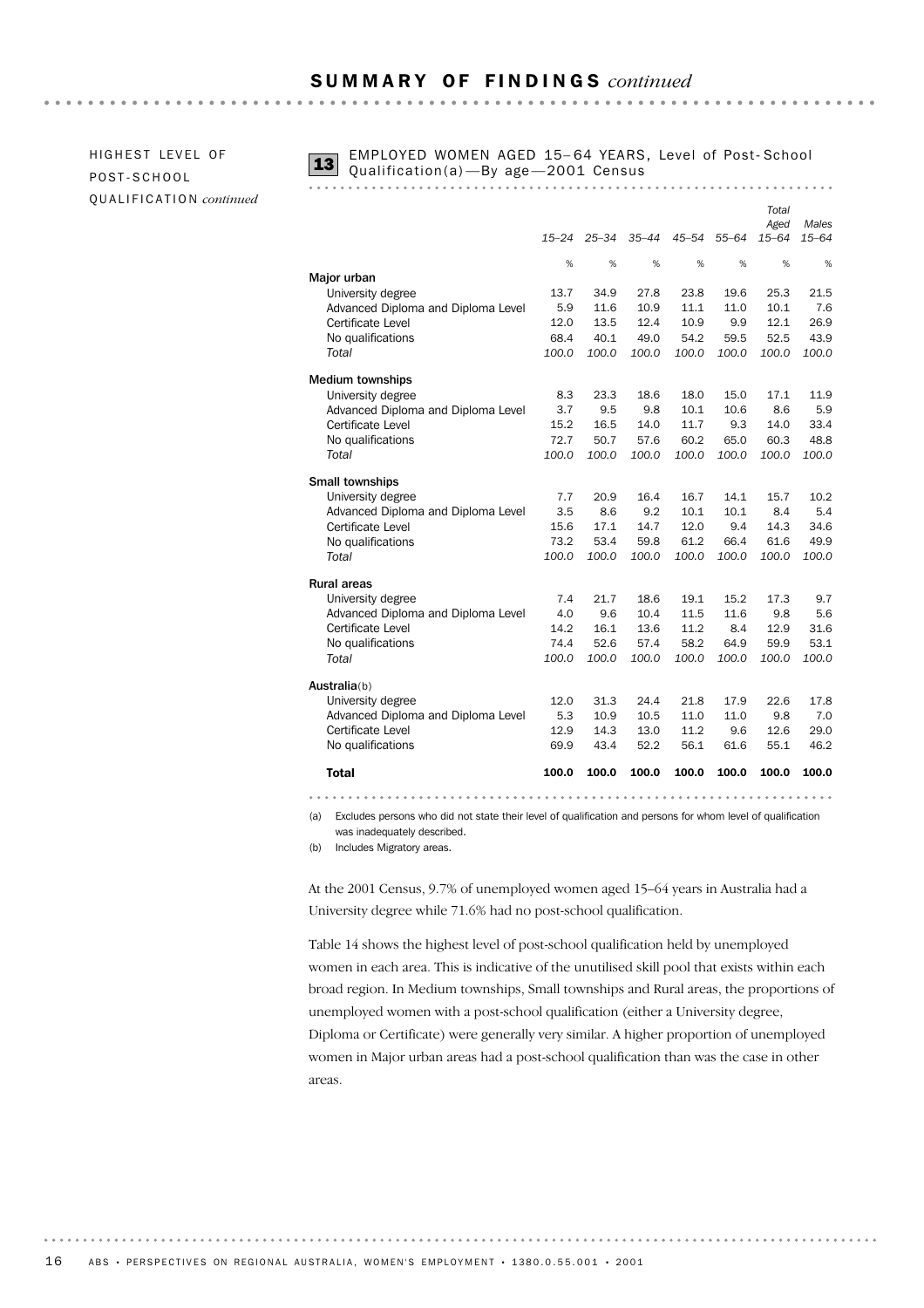HIGHEST LEVEL OF POST-SCHOOL QUALIFICATION *continued* UNEMPLOYED WOMEN AGED 15-64 YEARS, Level of Post-School<br>Qualification -2001 Census

. . . . . . . . . . . . . . . .

| Total                              | 100.0          | 100.0               | 100.0              | 100.0          | 100.0        |
|------------------------------------|----------------|---------------------|--------------------|----------------|--------------|
| No qualifications                  | 69.0           | 76.9                | 77.4               | 75.3           | 71.6         |
| Certificate Level                  | 12.3           | 14.0                | 13.8               | 13.1           | 12.8         |
| Advanced Diploma and Diploma Level | 6.7            | 4.2                 | 4.3                | 5.1            | 6.0          |
| University degree                  | 12.0           | 4.8                 | 4.5                | 6.5            | 9.7          |
|                                    | %              | %                   | %                  | %              | %            |
|                                    | Major<br>urban | Medium<br>townships | Small<br>townships | Rural<br>areas | Australia(a) |
|                                    |                |                     |                    |                |              |

(a) Includes Migratory areas.

#### SUMMARY

This paper describes selected labour force characteristics of women aged 15–64 years across four broad geographical categories — Major urban centres, Medium townships, Small townships and Rural areas of Australia.

Based on results from the 2001 Census, women in Major urban areas have the highest labour force participation rate, are more likely to have post-school qualifications, and are less likely to be self-employed or working part-time. Women in Rural areas are most likely to be self-employed and least likely to be unemployed.

Female labour force participation rates were lowest in Small townships followed by Rural areas. Of note however, is that while women in Rural areas had an overall participation rate lower than Major urban centres and Medium townships, Rural areas had the highest labour force participation rate for women in the 55–64 year age group. Across each of the four areas defined in this report female labour force participation rates rose between 1991 and 2001, while the overall participation rate for men fell slightly. Despite this the labour force participation rate for women in 2001 was still 15 percentage points lower than that for men.

In 2001 the unemployment rate for women aged 15–64 years was 1.4 percentage points lower than the rate for men. For women higher unemployment rates were recorded in Medium townships and Small townships. The lowest unemployment rate was in Rural areas.

In both urban and rural areas a large proportion of women aged 15–64 years worked part-time. Part-time employment for women was most prevalent in Small townships, followed by Rural areas. The industries that employed the greatest proportions of women on a part-time basis were Retail trade and Accommodation, cafes and restaurants. This was consistent across all four areas.

Service industries were the primary employers of women aged 15–64 years in most areas. Industries involved in Retail trade, Health and community services, Property and business services and Education employed large proportions of women. In Rural areas, Health and community services and Retail trade employed a similar proportion of employed women to the Agriculture, forestry and fishing industry. In Small townships, women predominantly worked in Retail trade and Health and community services.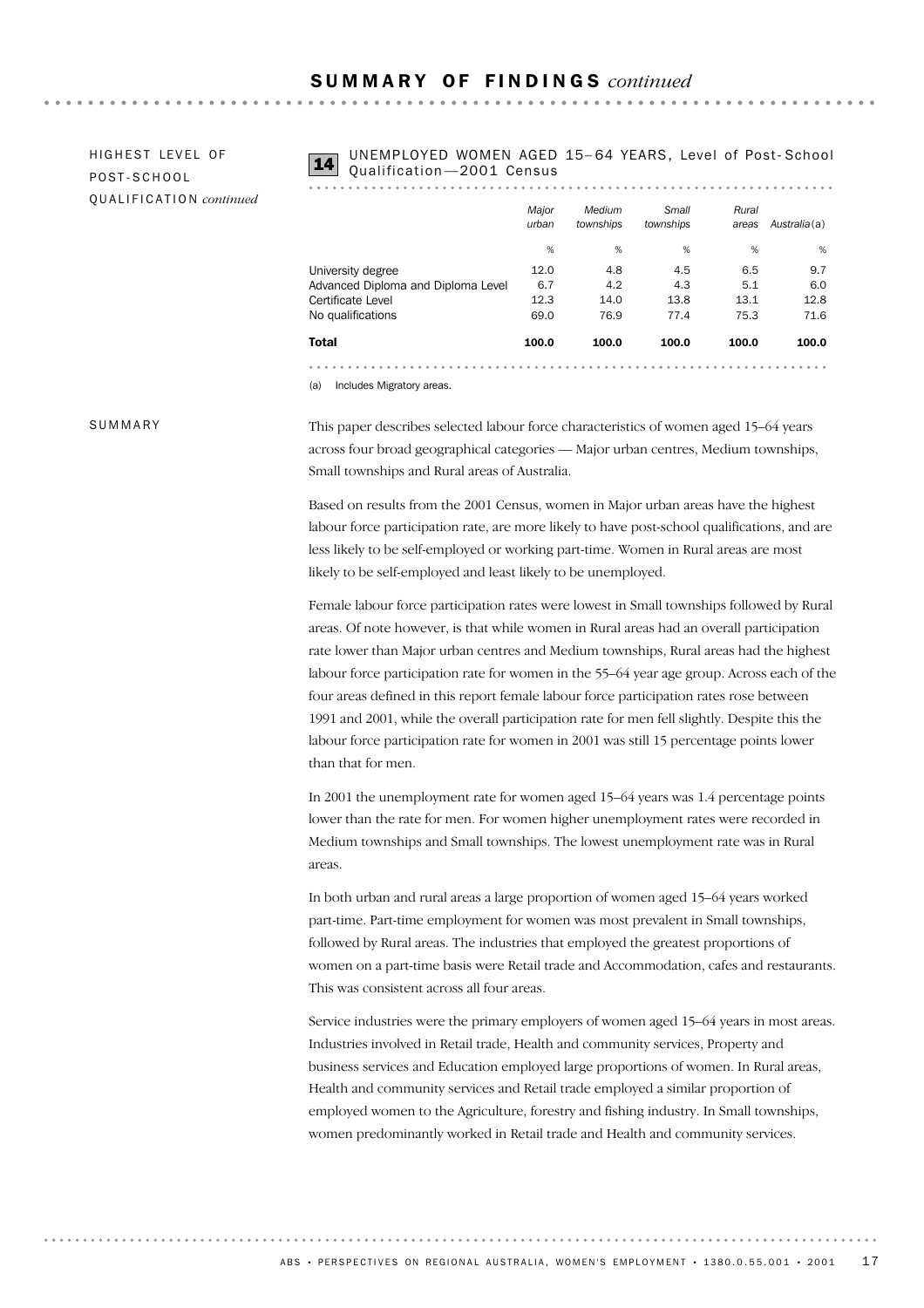### SUMMARY *continued*

For women aged 15-64 years, self-employment was most prevalent in Rural areas, predominantly in Agriculture, forestry and fishing. Nationally, women were most likely to be self-employed in Retail trade and Property and business services. The proportion of self-employment for women increased as their age increased.

A higher proportion of employed women with post-school qualifications lived in Major urban centres. Small townships had the highest proportion of employed women without post-school qualifications followed by Medium townships and then Rural areas.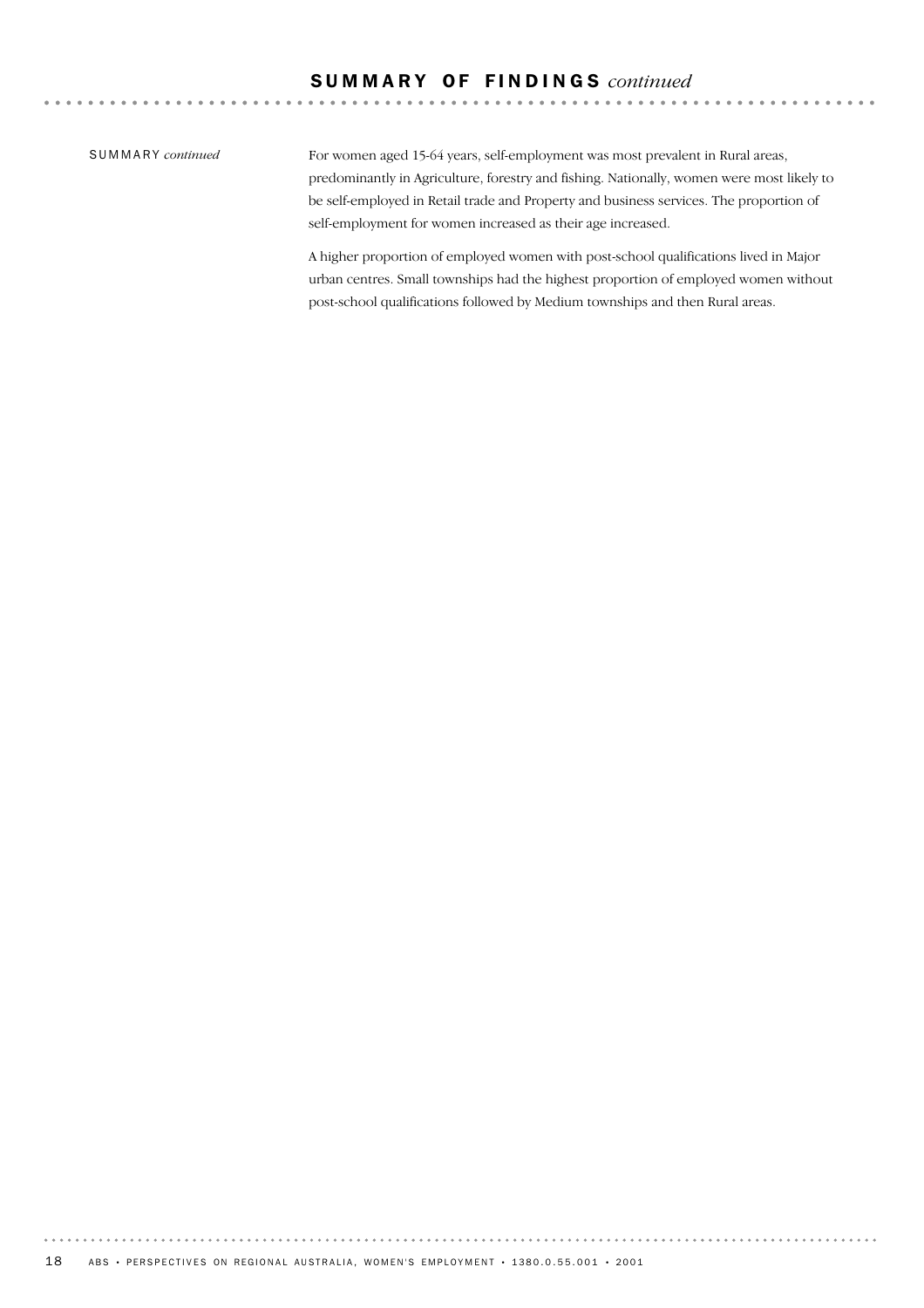### APPENDIX LIST OF REFERENCES

| LIST OF REFERENCES | Australian Bureau of Statistics (2001), Australian Standard Geographical Classification,<br>Volume 1, 2001 (cat. no. 1216.0)                                                                                          |
|--------------------|-----------------------------------------------------------------------------------------------------------------------------------------------------------------------------------------------------------------------|
|                    | Australian Bureau of Statistics (2003a), <i>Family functioning: Balancing family and work</i><br>in Australian Social Trends 2003 (cat. no. 4102.0)                                                                   |
|                    | Australian Bureau of Statistics (2003b), 'Paid work: Changes in labour force<br>participation across generations' in Australian Social Trends 2003 (cat. no. 4102.0)                                                  |
|                    | Australian Bureau of Statistics (2003c), <i>Births, Australia, 2002</i> (cat. no. 3301.0)                                                                                                                             |
|                    | Australian Bureau of Statistics (2004a), Census of Population and Housing: A Regional<br>Analysis (cat. no. 2032.0)                                                                                                   |
|                    | Australian Bureau of Statistics (2004b), Census of Population and Housing: Australia's<br>Youth (cat. no. 2059.0)                                                                                                     |
|                    | Australian Bureau of Statistics (2004c), Persons Not in the Labour Force, Australia<br>(cat. no. 6220.0)                                                                                                              |
|                    | Australian Bureau of Statistics (2004d), 'Community functioning: Being unemployed, a<br>lone parent or a recently arrived migrant' in Australian Social Trends 2004<br>(cat. no. 4102.0)                              |
|                    | Black, A., Duff, J., Saggers, S. and Baines, P. (1999), Rural Communities and Rural<br>Social Issues: Priorities for Research - Draft Discussion Paper, Centre for Social<br>Research, Edith Cowan University, Perth. |
|                    | Commonwealth Office of the Status of Women (2002), Focus on Women, May 2002 - Key<br>Issues Affecting Women, Canberra.                                                                                                |
|                    | Garnaut, J., Rasheed, C. and Rodriguez, G. (1999), Farmers at Work: The Gender<br>Division, ABARE Research Report 99.1, Canberra.                                                                                     |
|                    | Garnaut, J., Connell, P., Lindsay, R. and Rodriguez, V. (2001), Country Australia:<br>Influences on Employment and Population Growth, ABARE Research Report 2001.1,<br>Canberra.                                      |
|                    | McGuire, P. (2001), Regional Unemployment: Some Aspects and Policy Issues -<br>Discussion Paper 4, Labour Market Research Unit, Department of Employment and<br>Training, Canberra.                                   |
|                    | Nugent, Dr. M. (2002), Women's Employment and Professionalism in Australia, The<br>Australian Heritage Commission, Canberra.                                                                                          |
|                    | O'Hagan, R., Alston, M. and Spriggs, S. (editors) (2003), Settling the Agenda for Rural<br>Women: Research Directions, Centre for Rural Social Research, Charles Sturt University,<br>Wagga Wagga.                    |
|                    | Premier's Council for Women (2004), Statistical Profile: Women in South Australia,<br>Government of South Australia, Adelaide.                                                                                        |
|                    | Primary Industries Standing Committee (2003), A Vision for Change: National Plan for<br>Women in Agriculture and Resource Management - Third Annual Implementation<br>Report 2000-2001, Canberra.                     |
|                    |                                                                                                                                                                                                                       |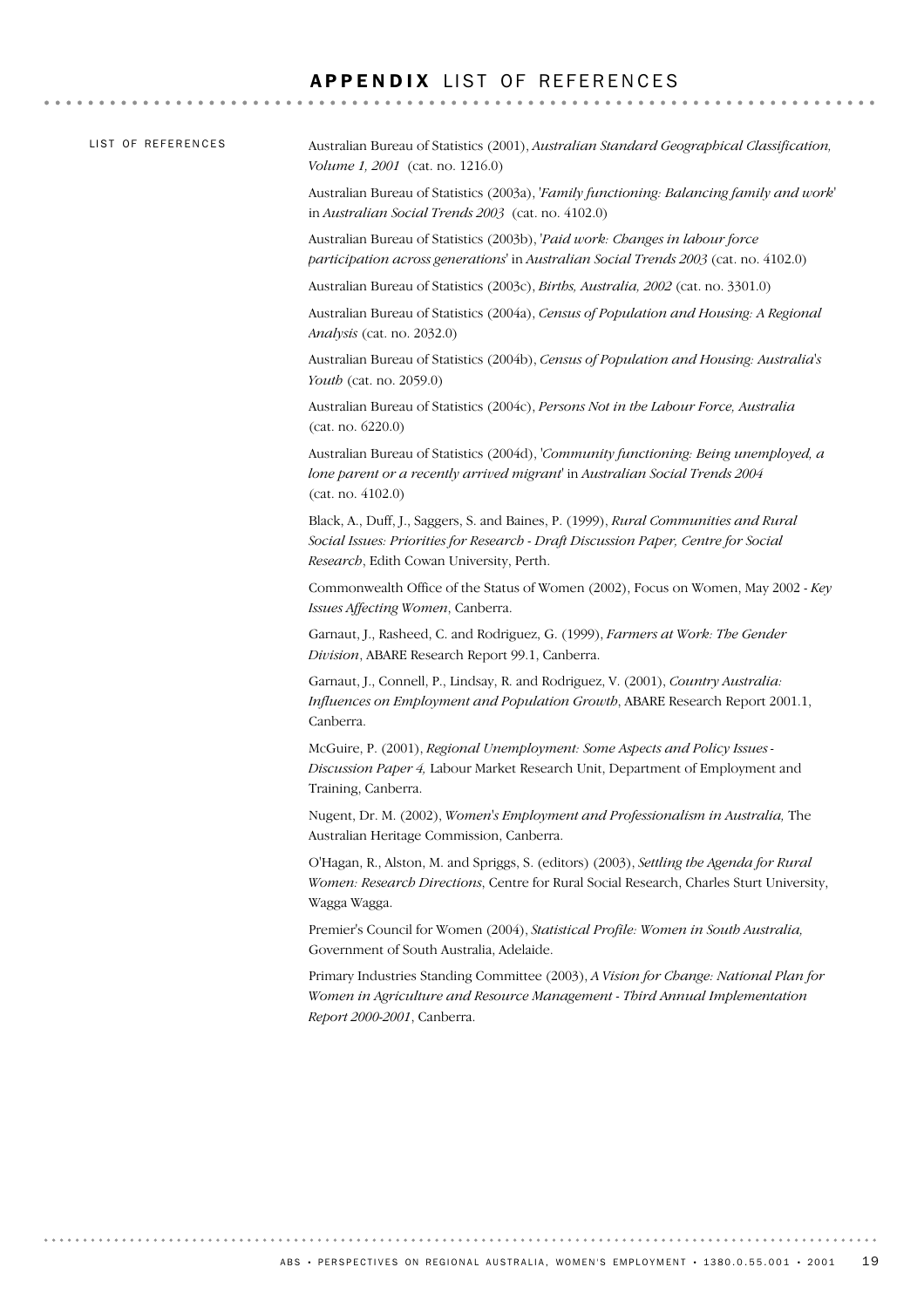### GLOSSARY

|                                 | The data presented in this publication are drawn from the Census of Population and<br>Housing. Definitions for the main data items are included in the Glossary. Further<br>information can be obtained from the Census dictionaries relevant to each Census year<br>(ABS cat. no. 2901.0).                                                                                                                                                                                |
|---------------------------------|----------------------------------------------------------------------------------------------------------------------------------------------------------------------------------------------------------------------------------------------------------------------------------------------------------------------------------------------------------------------------------------------------------------------------------------------------------------------------|
| Calculation of proportions      | Unless otherwise indicated, 'Not stated' and 'Inadequately described' categories have<br>been excluded from the denominator when calculating the proportion of the population<br>with a particular characteristic.                                                                                                                                                                                                                                                         |
| Contributing family worker      | A person who works without pay in an economic enterprise operated by a relative.<br>(Previously entitled unpaid family helper).                                                                                                                                                                                                                                                                                                                                            |
| Discouraged job seeker          | A person with a marginal attachment to the labour force who wanted to work and were<br>available to start work but whose main reason for not actively looking for work was that<br>they believed they would not find a job.                                                                                                                                                                                                                                                |
| <b>Employed persons</b>         | Refers to persons who had a full-time or part-time job of any kind in the week prior to<br>Census night. A 'job' refers to any type of work, including casual or temporary work or<br>part-time work, if it was for one hour or more, and includes persons who:<br>worked for payment or profit, or as an unpaid helper in a family business;<br>• had a job from which they were on leave or otherwise temporarily absent;<br>• were on strike or stood down temporarily. |
| Employee                        | A person who works for a public or private employer and receives remuneration in<br>wages or salary; or is paid a retainer fee by his/her employer and works on a commission<br>basis; or works for an employer for tips, piece-rates or payment in kind; or is a person<br>who operated his/her own incorporated enterprise with or without hiring employees.                                                                                                             |
| Employer                        | A person who operates his/her own unincorporated economic enterprise or engages<br>independently in trade, and hires one or more employees.                                                                                                                                                                                                                                                                                                                                |
| Full-time workers               | For Census purposes a person is considered to be working full-time if they worked 35<br>hours or more, in all jobs, during the week prior to Census night.                                                                                                                                                                                                                                                                                                                 |
| Goods producing industries      | Goods-producing industries include the following divisions of the Australian and New<br>Zealand Standard Industrial Classification (ANZSIC), 1993 (cat. no. 1292.0):<br>Agriculture, forestry and fishing; Mining; Manufacturing; Electricity, gas and water supply;<br>and Construction.                                                                                                                                                                                  |
| Industry                        | Industry has been classified according to the Australian and New Zealand Standard<br>Industrial Classification (ANZSIC), 1993 (cat. no. 1292.0).                                                                                                                                                                                                                                                                                                                           |
| Labour force                    | The labour force is made up of employed and unemployed people aged 15 years and<br>over. Persons who are neither employed nor unemployed are classified as 'not in the<br>labour force' (includes people who were retired, pensioners and people engaged solely<br>in home duties).                                                                                                                                                                                        |
| Labour force participation rate | The number of persons in the labour force expressed as a percentage of the population<br>aged 15 years and over, excluding persons who did not state their labour force status.                                                                                                                                                                                                                                                                                            |
| Major urban                     | Urban centres with a population exceeding 100,000 persons ('Major urban' in the SOS<br>Structure).                                                                                                                                                                                                                                                                                                                                                                         |
| Medium townships                | Towns and urban centres with a population in the range of 20,000 to 99,999 persons<br>(part of 'Other urban' in the SOS Structure).                                                                                                                                                                                                                                                                                                                                        |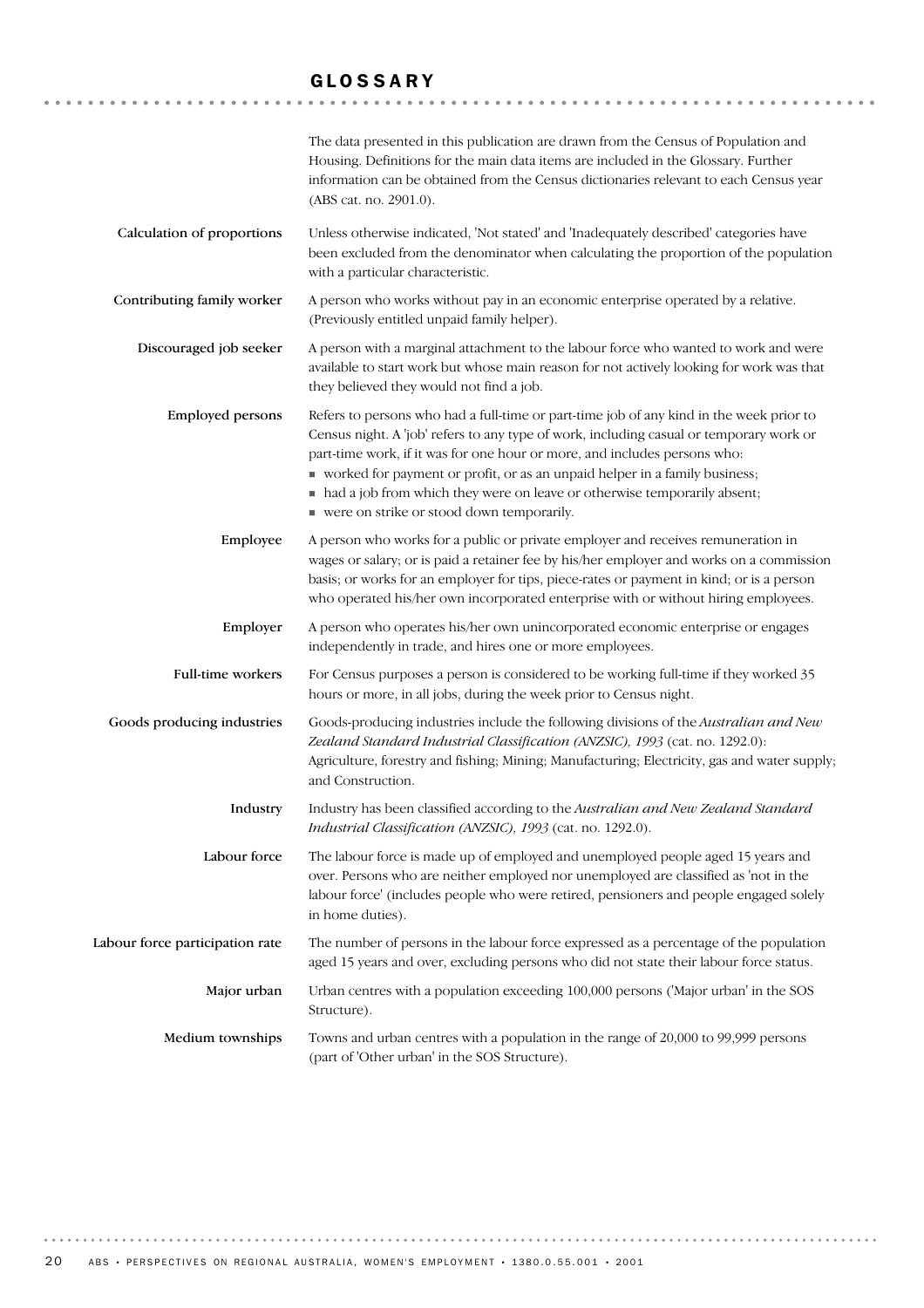# GLOSSARY *continued*

| Migratory areas                  | Covers people who were enumerated in the Census on off-shore oil rigs, drilling<br>platforms and the like, aboard ships in Australian waters or on an overnight journey by<br>train or bus and by definition are not allocated to a particular SOS category.                                                                                                                                                                                                                                              |
|----------------------------------|-----------------------------------------------------------------------------------------------------------------------------------------------------------------------------------------------------------------------------------------------------------------------------------------------------------------------------------------------------------------------------------------------------------------------------------------------------------------------------------------------------------|
| Own account workers              | A person who operates his or her own unincorporated economic enterprise or engages<br>independently in a profession or trade, and hires no employees (this category was<br>formerly entitled self-employed).                                                                                                                                                                                                                                                                                              |
| Part-time workers                | For Census purposes a person is considered to be working part-time if they worked 34<br>hours or less, in all jobs, during the week prior to Census night.                                                                                                                                                                                                                                                                                                                                                |
| Post-school qualification        | Describes the level of a person's highest completed non-school qualification and is<br>classified to the Australian Standard Classification of Education (ASCED),<br>2001 (cat. no. 1272.0).                                                                                                                                                                                                                                                                                                              |
| Rural areas                      | Rural areas include towns with a population in the range 200 to 999 persons ('Bounded<br>localities' in the SOS Structure) and the remainder of Australia ('Rural balance' in the SOS<br>Structure).                                                                                                                                                                                                                                                                                                      |
| Section of state (SOS) structure | The geographical areas used in this publication have been derived from the Section of<br>State (SOS) Structure contained in the Australian Standard Geographical Classification<br>(ASGC), Volume 1, 2001 (cat. no. 1216.0)                                                                                                                                                                                                                                                                               |
|                                  | The Section of State (SOS) Structure uses population counts from the Census of<br>Population and Housing to classify Census Collection Districts (CD) as urban or rural.<br>The SOS then represents an aggregation of non-contiguous geographical areas of<br>particular urban/rural CDs in particular size groups. The Section of State categories are:                                                                                                                                                  |
|                                  | Major Urban - population clusters of 100,000 or more. Comprises all of the capital cities<br>excluding Darwin, together with a number of other large urban centres such as<br>Newcastle, Gold Coast, Wollongong, Geelong, Townsville, Central Coast and Sunshine<br>Coast).                                                                                                                                                                                                                               |
|                                  | Other Urban (A) - population clusters in the range 20,000 to 99,999. Includes large<br>regional centres such as Cairns, Ballarat, Bunbury, Tamworth, Dubbo, Warnambool,<br>Mackay, etc. Darwin is also included in this category.                                                                                                                                                                                                                                                                         |
|                                  | Other Urban (B) - population clusters in the range 1,000 to 19,999. Includes a range of<br>diverse towns such as Ballina and Cootamundra (NSW), Bacchus Marsh and Lakes<br>Entrance (Vic), Nambour and Mareeba (Qld), Karratha and Northam (WA), Murray<br>Bridge and Naracoorte (SA), Ulverstone and New Norfolk (Tas) and Katherine and<br>Nhulunbuy (NT).                                                                                                                                              |
|                                  | Bounded Locality - all population clusters of 200 to 999 people.                                                                                                                                                                                                                                                                                                                                                                                                                                          |
|                                  | Rural Balance - the remainder of Australia. Note: there is a great diversity within this<br>category as it includes those living on small rural allotments within commuting distance<br>of Major Urban centres as well as farms and other property throughout Australia.                                                                                                                                                                                                                                  |
|                                  | Migratory - includes persons counted in the census on off-shore oil rigs, drilling<br>platforms and the like, aboard ships in Australian waters or on an overnight journey by<br>train or bus.                                                                                                                                                                                                                                                                                                            |
| Self-employed                    | For the purposes of this report self-employed persons have been defined to include<br>Employers, Own account Workers and Contributing Family Workers.                                                                                                                                                                                                                                                                                                                                                     |
| Service industries               | Service industries include the following divisions of the Australian and New Zealand<br>Standard Industrial Classification (ANZSIC), 1993 (cat. no. 1292.0): Wholesale trade;<br>Retail trade; Accommodation, cafes and restaurants; Transport and storage;<br>Communication services; Finance and insurance; Property and business services;<br>Government administration and defence; Education; Health and community services;<br>Cultural and recreational services; and Personal and other services. |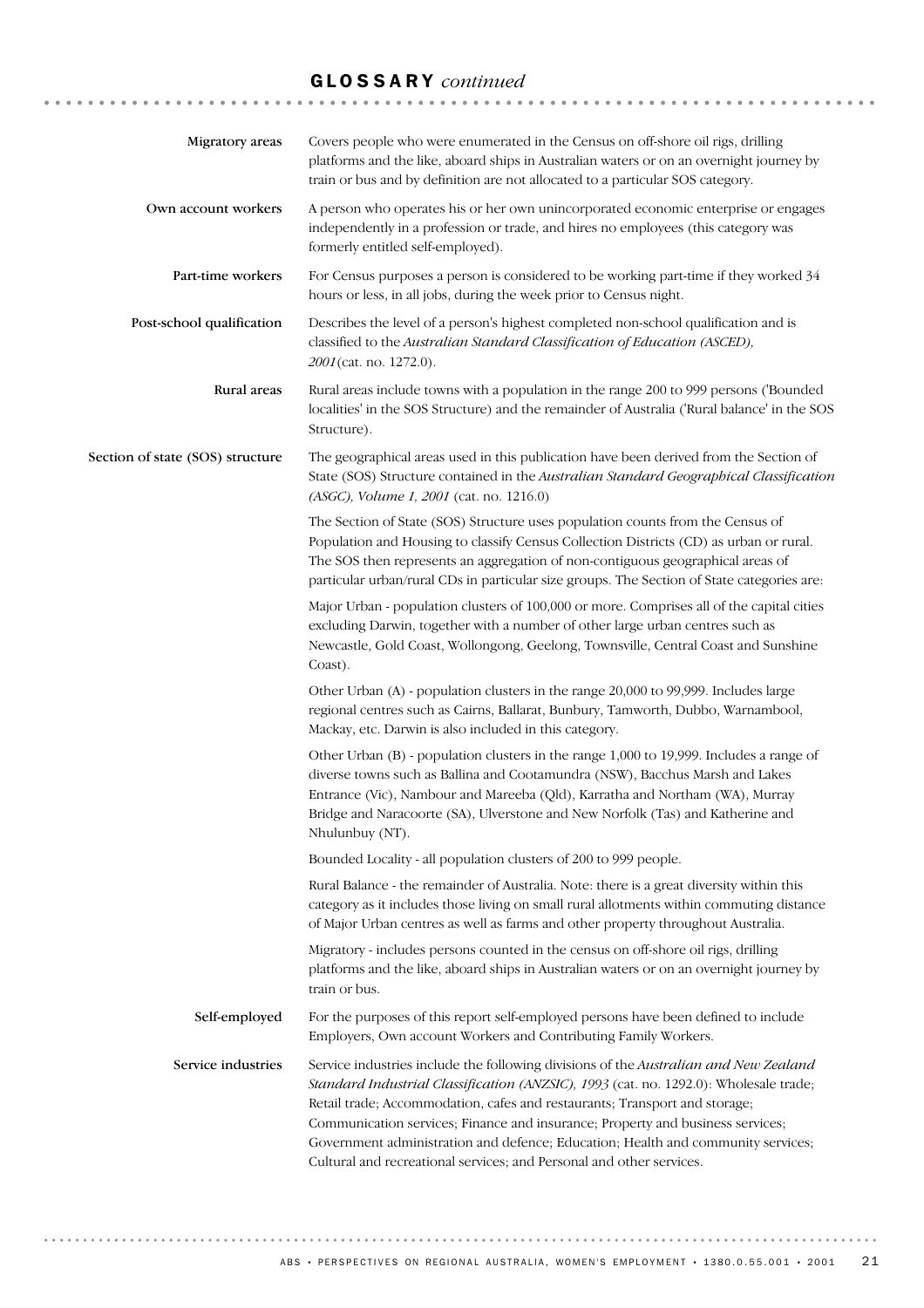# GLOSSARY *continued*

| Small townships   | Towns and urban centres with a population in the range of 1,000 to 19,999 persons (part<br>of 'Other urban' in the SOS Structure).                                      |
|-------------------|-------------------------------------------------------------------------------------------------------------------------------------------------------------------------|
| Unemployed        | Refers to persons who did not have a job in the week prior to Census night but had<br>actively looked for work in the last four weeks and were available to start work. |
| Unemployment rate | For any group, the number of unemployed persons expressed as a percentage of the<br>labour force in the same group.                                                     |